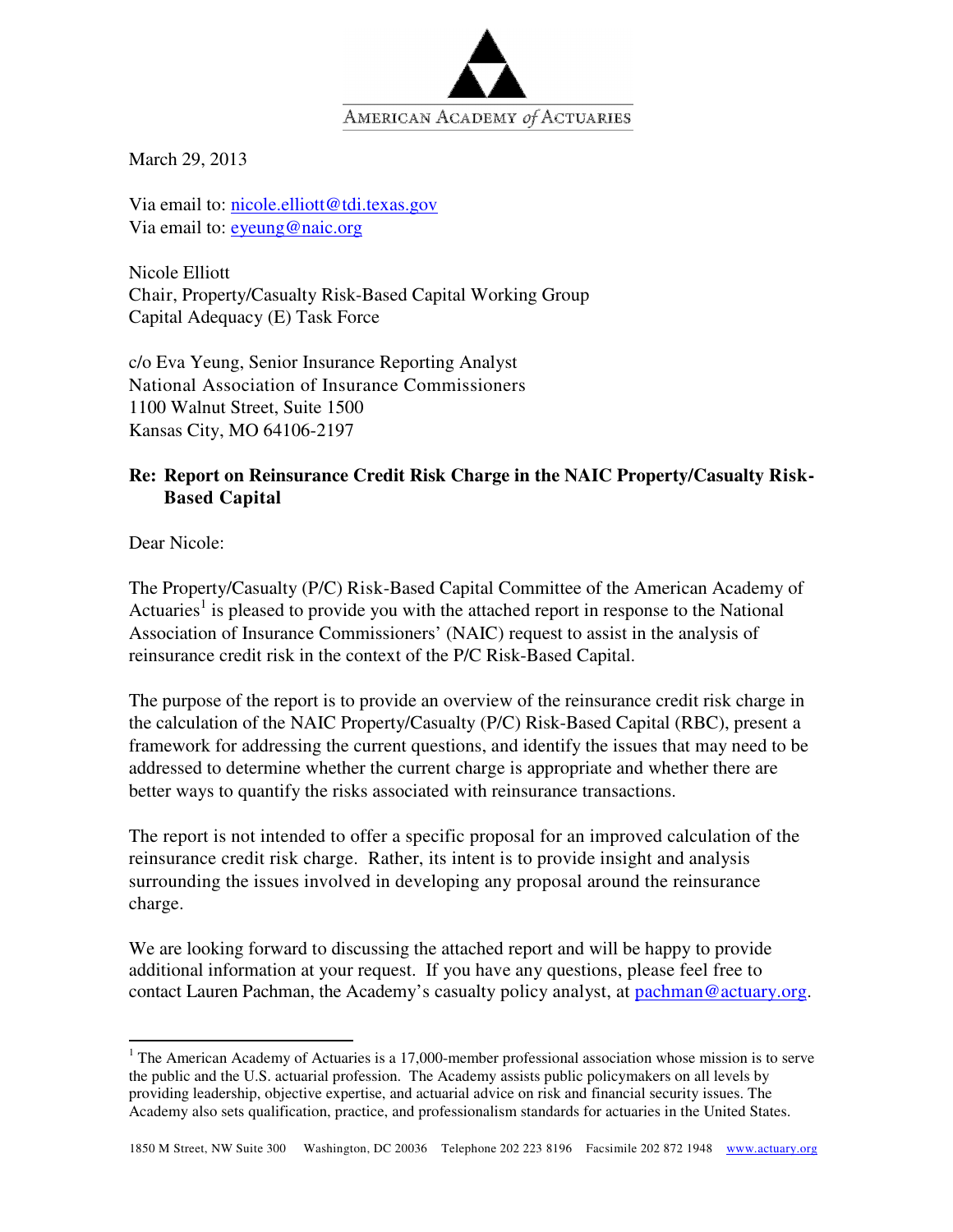Sincerely,

Alex Krutov, FCAS, MAAA, ASA, CERA Chairperson, P/C Risk-Based Capital Committee American Academy of Actuaries

cc: Ron Dahlquist, Chair, NAIC RBC Catastrophe Risk Charge Subgroup Ted Nickel, Chair, NAIC Capital Adequacy Task Force Alan Seeley, Chair, NAIC Solvency Modernization Initiative RBC Subgroup Vincent Laurenzano

Attachment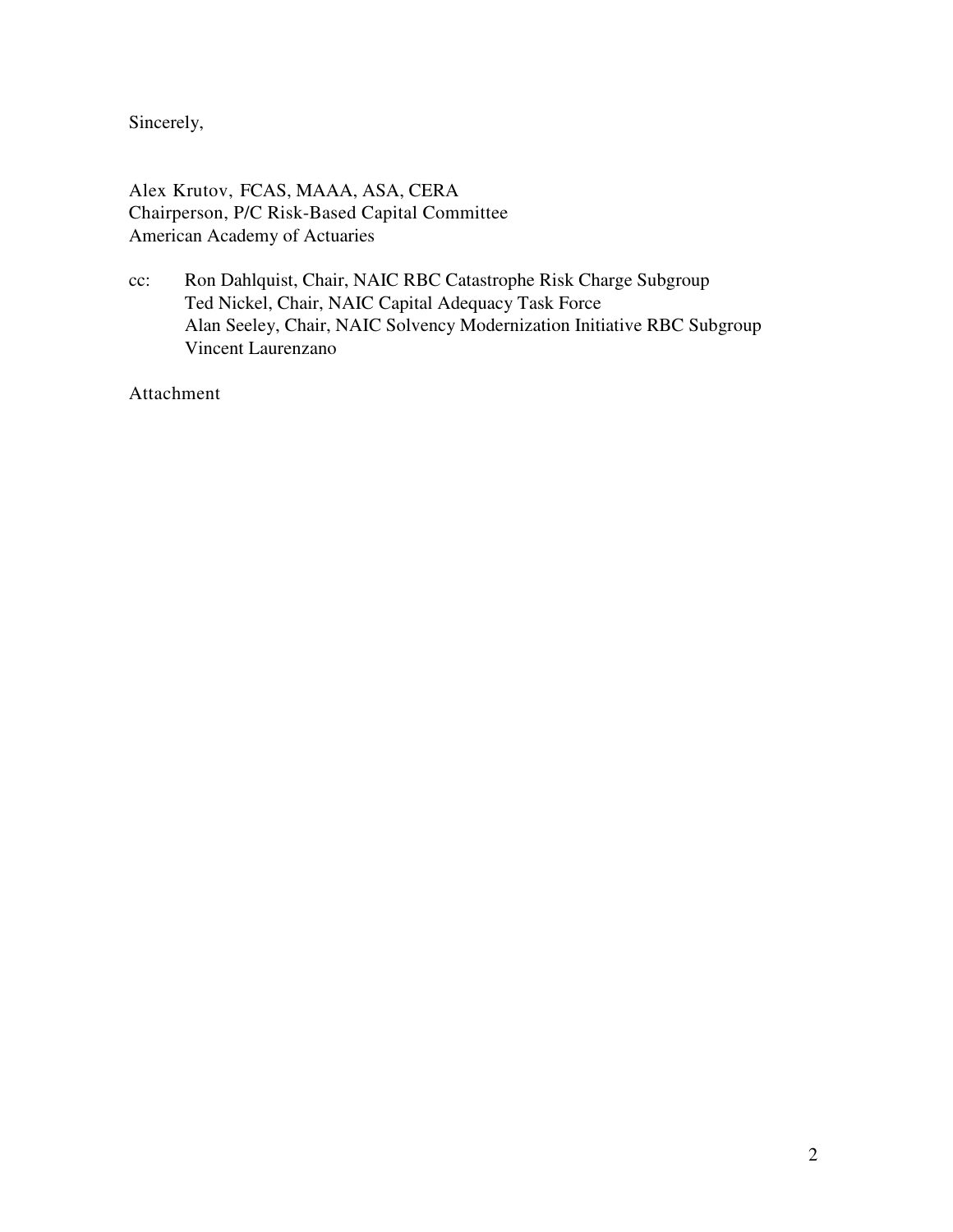

# **Report on Reinsurance Credit Risk Charge in the NAIC Property/Casualty Risk-Based Capital**

**April 2013** 

# **Property/Casualty Risk-Based Capital Committee American Academy of Actuaries**

The primary contributors to this report, listed in alphabetical order, are Neil Bodoff, Joe Cofield, Bob Eramo, Shiwen Jiang, Allan Kaufman and Alex Krutov.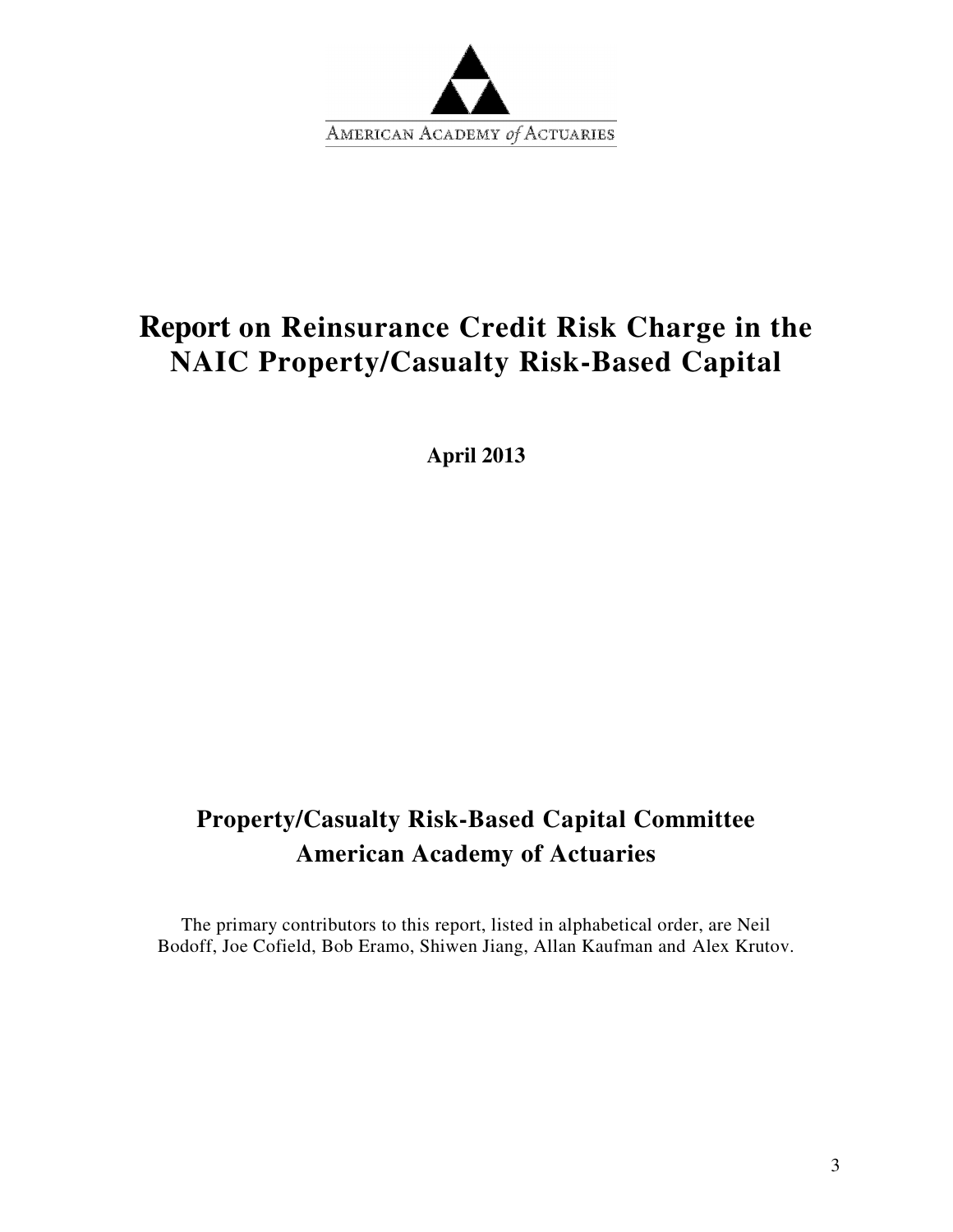#### **Property/Casualty Risk-Based Capital Committee**

#### **Alex Krutov, FCAS, MAAA, ASA, CERA, Chairperson**

Karen Adams, ACAS, MAAA Saeeda Behbahany, ACAS, MAAA Linda Bjork, FCAS, MAAA Neil Bodoff, FCAS, MAAA Brian Brown, FCAS, MAAA, FCA Sandra Callanan, FCAS, MAAA Thomas Conway, ACAS, MAAA Charles Emma, FCAS, MAAA Robert Eramo, ACAS, MAAA Sholom Feldblum, FCAS, MAAA, FSA Kyle Freeman, ASA, MAAA Steven Goldberg, ACAS, MAAA Loic Grandchamp-Desraux, FCAS, MAAA Steven Groeschen, FCAS, MAAA Aaron Halpert, ACAS, MAAA William Hansen, FCAS, MAAA James Hurley, ACAS, MAAA Shiwen Jiang, FCAS, MAAA Allan Kaufman, FCAS, MAAA Thomas Le, FCAS, MAAA Giuseppe (Franco) Le Pera, ACAS, MAAA Ramona Lee, ACAS, MAAA Sarah McNair-Grove, FCAS, MAAA Glenn Meyers, FCAS, MAAA, CERA, ASA Francois Morin, FCAS, MAAA, CERA, ASA Sean O'Dubhain, F.I.A., FCAS, MAAA Harvey Sherman, FCAS, MAAA Achille Sime-Lanang, ASA, MAAA Paul Vendetti, FCAS, MAAA Mark Verheyen, FCAS, MAAA, CERA, ASA Xiao Ying (Jenny) Yi, ACAS, MAAA John Yonkunas, FCAS, MAAA, CERA, ASA Navid Zarinejad, FCAS, MAAA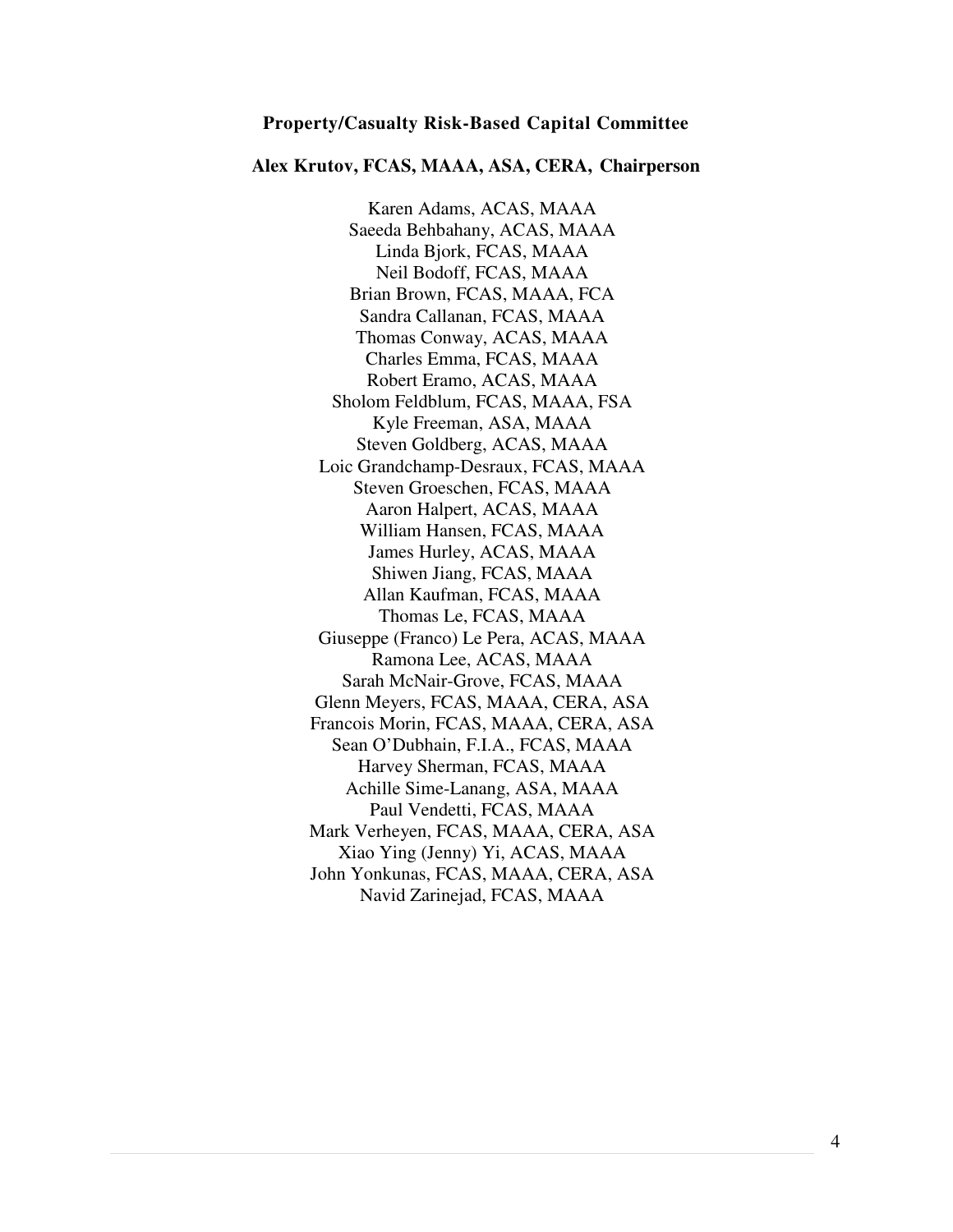# **Reinsurance Credit Risk Charge in NAIC Property/Casualty Risk-Based Capital**

# **1. PURPOSE**

l

The purpose of this report is to provide an overview of the "reinsurance credit risk" charge in the calculation of the NAIC Property/Casualty (P/C) Risk-Based Capital (RBC), present a framework for addressing the current questions, and identify the issues that may need to be addressed to determine whether the current charge is appropriate and whether there are better ways to quantify the risks associated with reinsurance transactions.

While questions about the reinsurance credit risk charge have arisen in the past, recent discussions regarding the introduction of separate natural catastrophe risk elements in the NAIC's risk-based capital (RBC) formula, changes in the treatment of reinsurance recoverable from some non-U.S. reinsurers, increased focus on the collateral provided to mitigate the risk of reinsurance uncollectability, and the NAIC Solvency Modernization Initiative (SMI) generally have increased the attention directed at the reinsurance credit risk charge in the NAIC's riskbased capital framework.

We use the term "reinsurance credit risk" to describe the risks generally intended to be covered by the reinsurance recoverables portion of RBC described on page PR011 of the NAIC P/C RBC Report, "Credit Risk for Receivables."<sup>2</sup> The reinsurance credit risk is usually the largest recoverable amount determined on RBC page PR011.

This report will discuss the following topics:

- ― Reasons for the adoption of the reinsurance credit risk charge in the current NAIC P/C RBC formula and assess their relevance today
- ― Components of the reinsurance credit risk charge and the rationale for their inclusion
- ― Ways in which each of the individual components of the charge can be quantified
- ― Extent to which the total risk can be seen as the sum of its individual components without any overlap or inter-correlation, or whether a lower amount would be more appropriate to reflect less than complete correlation
- ― Use of other exposure bases instead of or in addition to ceded balances for measuring reinsurance credit risk
- ― Any other issues to be addressed and questions to be answered in the review of the reinsurance credit risk charge

<sup>&</sup>lt;sup>2</sup> NAIC Property and Casualty Risk-Based Capital Report Including Overview and Instructions for Companies as of December 31, 2012, National Association of Insurance Commissioners, 2012.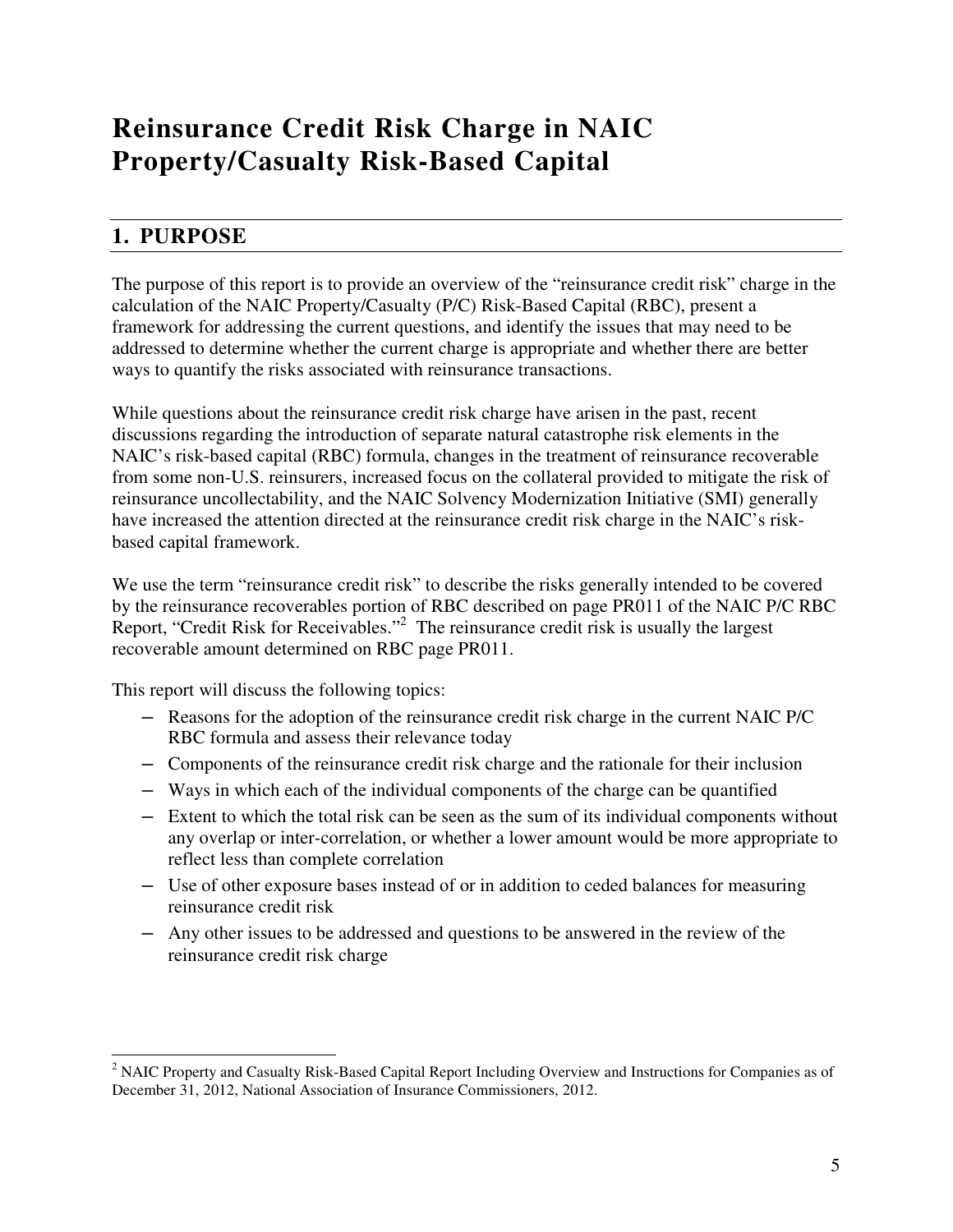This report is not intended to offer a specific proposal for an improved calculation of the reinsurance credit risk charge. Rather, its intent is to provide insight and analysis surrounding the issues involved in developing any proposal around the reinsurance charge.

This report does not provide details of the NAIC RBC formula that can be found elsewhere.<sup>3,4</sup>

 $\overline{a}$ 

<sup>3</sup> Sholom Feldblum, *NAIC Property/Casualty Insurance Company Risk-Based Capital Requirements*, Proceedings of the Casualty Actuarial Society, 1996, LXXXIII, pp. 297-435, available at www.casact.org/pubs/proceed/proceed96/96297.pdf.

<sup>&</sup>lt;sup>4</sup> NAIC Property and Casualty Risk-Based Capital Report Including Overview and Instructions for Companies as of December 31, 2012, National Association of Insurance Commissioners, 2012.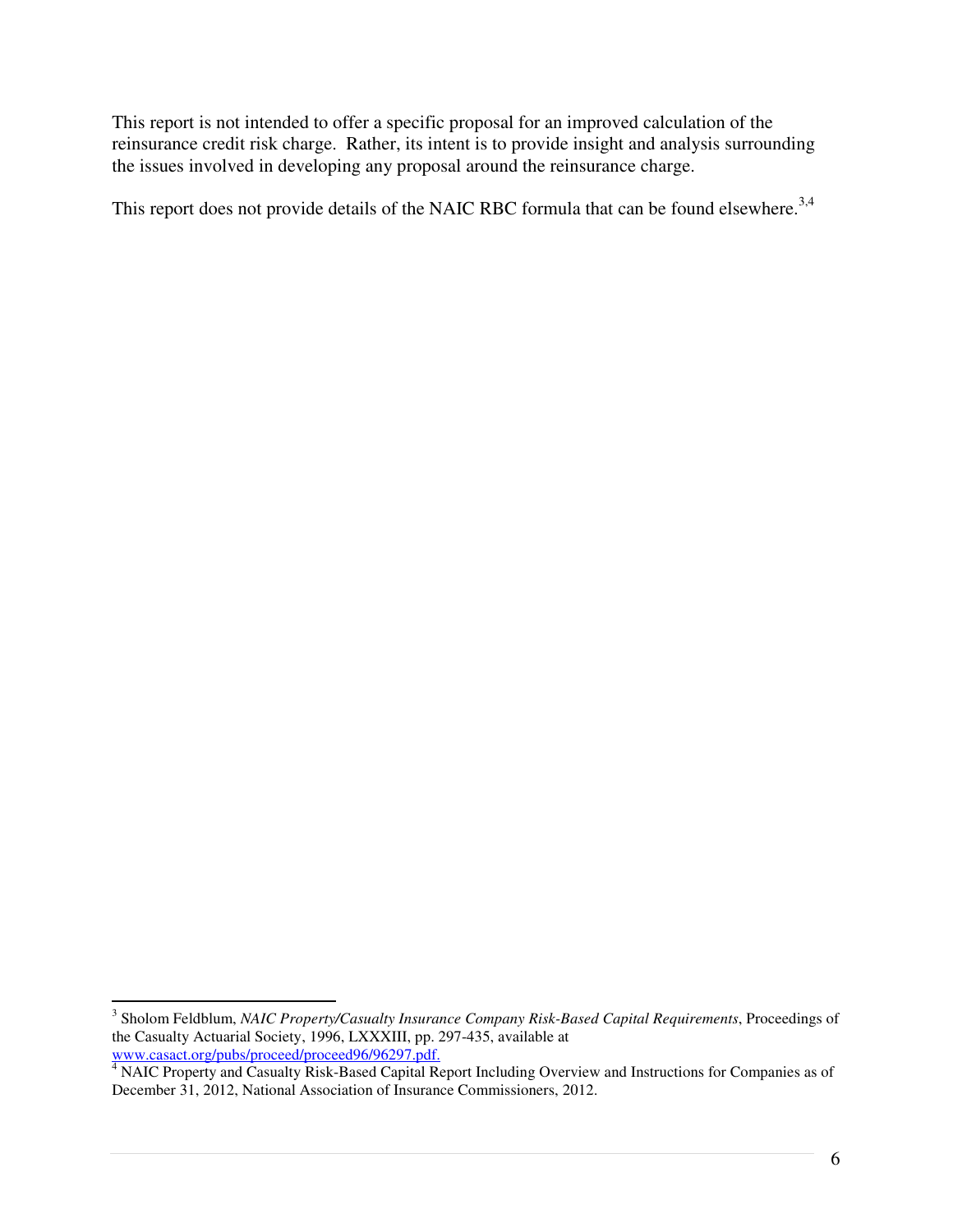# **2. BACKGROUND**

The NAIC Property/Casualty RBC formula was adopted in 1994.

#### **Main Risk Categories in the Current NAIC P/C RBC Formula**

The U.S. P/C RBC formula has six main risk categories and six corresponding capital charges, known as  $R_0 - R_5$ , where:

- $R_0$  is Affiliated Insurance Company Assets RBC,
- $R_1$  is Fixed Income Assets RBC,
- $R_2$  is Equity Assets RBC,

l

- R3 is Credit-Related Assets RBC,
- R4 is Underwriting Risk Reserves RBC, and
- R5 is Underwriting Risk Net Written Premiums

#### **Reinsurance Credit Risk—Components and Charges**

The total "Credit Risk for Receivables" charge in the formula includes:<sup>5</sup>

- reinsurance recoverables net of any Schedule F "penalties" times 10 percent
- guaranty funds receivable or on deposit times five percent
- interest, dividends, and real estate income due and accrued times one percent
- receivables from parent, subsidiaries, and affiliates times five percent
- amounts receivable relating to uninsured accident & health plans times five percent
- aggregate write-ins for other than invested assets times five percent

This report will focus on the first component of the credit risk for receivables, specifically, the reinsurance credit risk. All the other components, as well as the health credit risk component, are included directly in the  $R_3$  charge.

Ceded reinsurance affects surplus and RBC charges in the context of Statutory Accounting and the NAIC RBC rules in three ways. For recoverables from U.S. affiliates and mandatory pools, no reinsurance credit risk charge is applied, and surplus fully reflects the ceded amount. For authorized reinsurers, certified reinsurers providing sufficient collateral,<sup>6</sup> and collateralized unauthorized reinsurance balances, surplus fully reflects the ceded amount, but the 10 percent reinsurance credit risk charge is applied to the ceded balances. Where credit for reinsurance is

<sup>&</sup>lt;sup>5</sup> NAIC Property and Casualty Risk-Based Capital Report Including Overview and Instructions for Companies as of December 31, 2012, National Association of Insurance Commissioners, 2012.

<sup>&</sup>lt;sup>6</sup> A detailed description can be found in the NAIC Credit for Reinsurance Model Law and Credit for Reinsurance Model Regulation, revised in November 2011.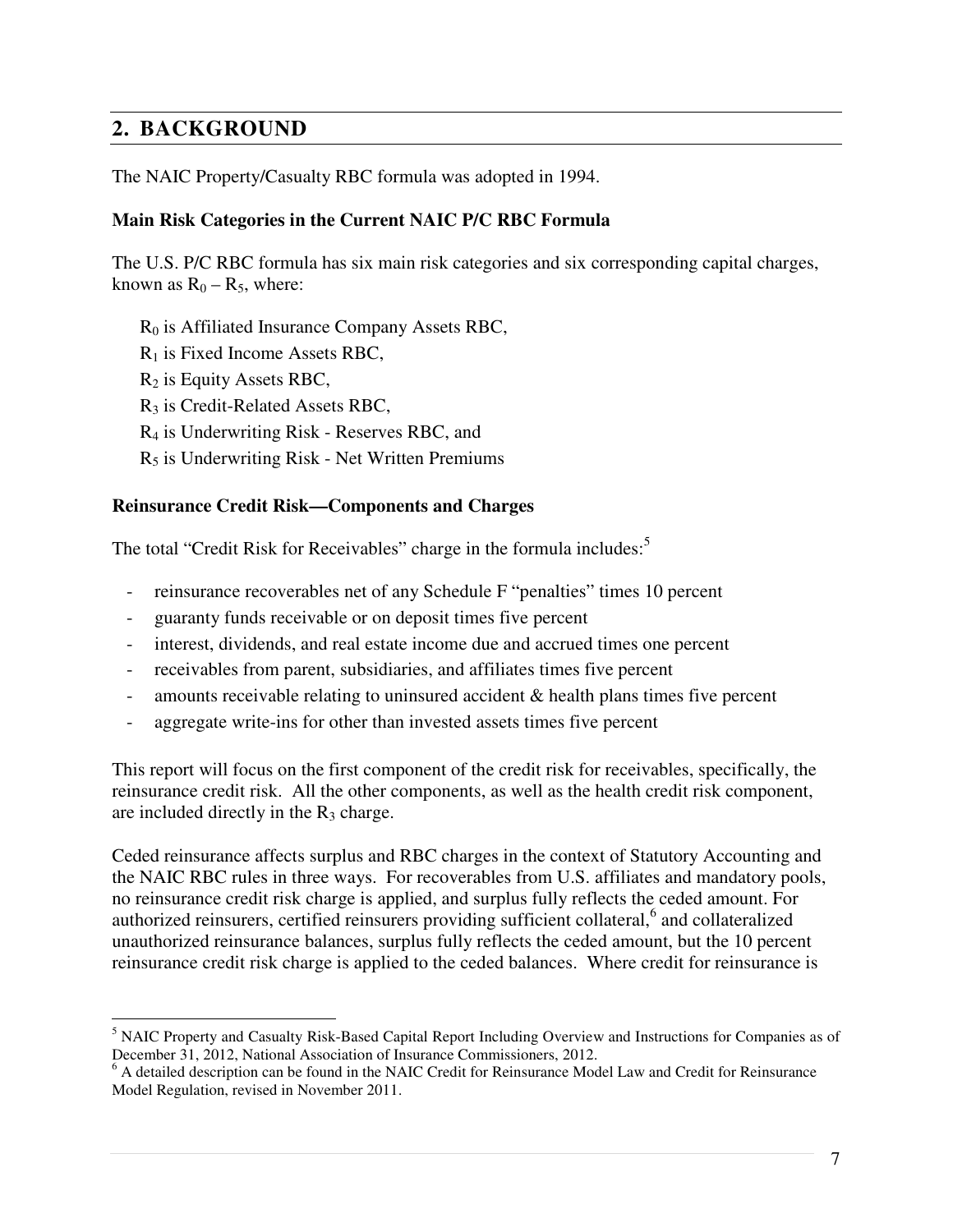not allowed, surplus is reduced to offset the ceded amounts, and no reinsurance credit risk charge is applied.

The 10 percent capital charge applied to reinsurance recoverables is generally the largest component of the total credit risk for receivables charge in form PR011.

#### **Reinsurance Credit Risk and the Covariance Adjustment in the Current NAIC P/C RBC Formula**

The total reinsurance credit risk charge, calculated as described above, is then allocated as follows:

- $-50$  percent is included in the  $R_3$  charge and
- 50 percent is included in the  $R_4$  underwriting risk (reserves RBC) charge.

This 50 percent allocation to  $R_4$  applies only if, as is usually the case, the PR011 Credit Risk for Receivables is less than the Total Adjusted Unpaid Loss and Loss Expense Reserve RBC portion of R<sub>4</sub> (PR029, line 63). Otherwise, all of the reinsurance credit risk charge is included in  $\overline{R}_3$ <sup>7</sup>.

In calculating the total amount of RBC, the square root rule, also referred to as the covariance adjustment, is used to account for the fact that the RBC amounts for the individual  $R_i$ components, when simply added together, overstate the true risk.

The combined RBC is calculated based on the following formula:

$$
RBC = R_0 + \sqrt{R_1^2 + R_2^2 + R_3^2 + R_4^2 + R_5^2}
$$

Since both  $R_3$  and  $R_4$  are subject to the square root rule, the reinsurance credit risk charge has less of an impact than if it were a stand-alone charge. Generally, the largest effect of the reinsurance credit risk charge arises from the portion allocated to R4 rather than to the portion allocated to  $R_3$ . The allocation of 50 percent of the reinsurance credit risk charge to the underwriting risk (reserves RBC) charge is not the same as a "50 percent correlation."

#### **Key Observations**

l

- The two key determinants of the reinsurance credit risk charge are the ceded balances and the 10 percent risk charge.
- We recognize that the basis for the reinsurance credit risk charge is ceded balances because those values are readily available in the Annual Statement.

<sup>&</sup>lt;sup>7</sup> NAIC Property and Casualty Risk-Based Capital Report Including Overview and Instructions for Companies as of December 31, 2012, National Association of Insurance Commissioners, 2012.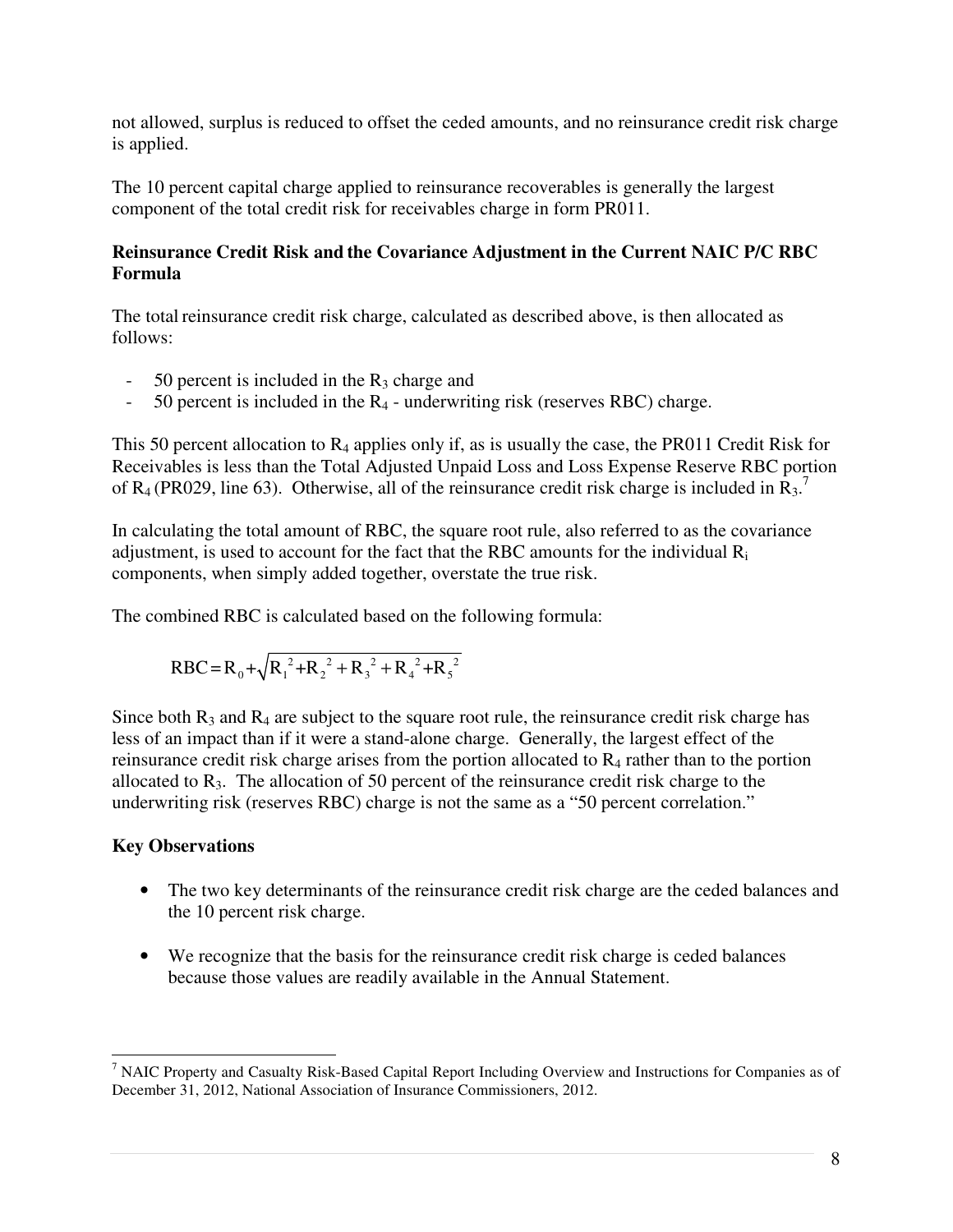- We also understand that, when the NAIC RBC formula was adopted, the selection of the 10 percent risk charge reflected expert opinion at the time and that a number of policy considerations played into that decision, including those outlined in Appendix 1.
- Appendix 2 provides data showing the extent to which the reinsurance credit risk component affects total RBC by company size.

#### **Changes Affecting Reinsurance Risk Since Development of RBC Formula**

Since the NAIC's RBC framework was introduced, a number of new controls on reinsurance risk have been implemented, each of which has a potential impact on the size of the reinsurance credit risk.

- 1. In the Statement of Actuarial Opinion, the opining actuary now attests to both the gross and net reserves of the company.
- 2. Consistent with the increasing emphasis on corporate governance, companies are expected to have greater internal controls over their operations, including the nature and use of reinsurance.
- 3. More testing and documentation is required in the realm of risk transfer. As such, there is more formal assurance that reinsurance arrangements include a sufficient degree of risk transfer, and there is more actuarial modeling of the effects of reinsurance transactions.

Also, in November 2011, the NAIC adopted amendments to its Credit for Reinsurance Model Act and Credit for Reinsurance Model Regulation. These amendments allow ceding insurers to receive credit for reinsurance ceded to certified reinsurers, to the extent that the required partial collateral is posted (discussed further in the "Collateral" section below).

The NAIC is in the testing phase of a specific proposal to introduce two new categories,  $R_6$  and  $R<sub>7</sub>$ , to reflect the risks posed by earthquakes and hurricanes, respectively. This proposal provides for an additional capital charge to account for the risk that catastrophe reinsurance may be, in part, uncollectible.

This proposal would convert  $R_5$  calculations to an excluding catastrophes basis.  $R_6$  and  $R_7$  would then reflect a "modeled" net catastrophe loss  $(1-in-100)$  year annual aggregate<sup>8</sup>), plus a reinsurance credit risk charge factor times the expected reinsurance recoverables, subject to risk charges for the 1-in-100 year annual aggregate. This factor may not be the same as the factor applied to reinsurance recoverables in the calculation of the reinsurance credit risk charge.

These proposed changes will need to be considered in any revision to the formula.

<sup>&</sup>lt;sup>8</sup> The NAIC has not made a final decision regarding the proper calibration level of this risk.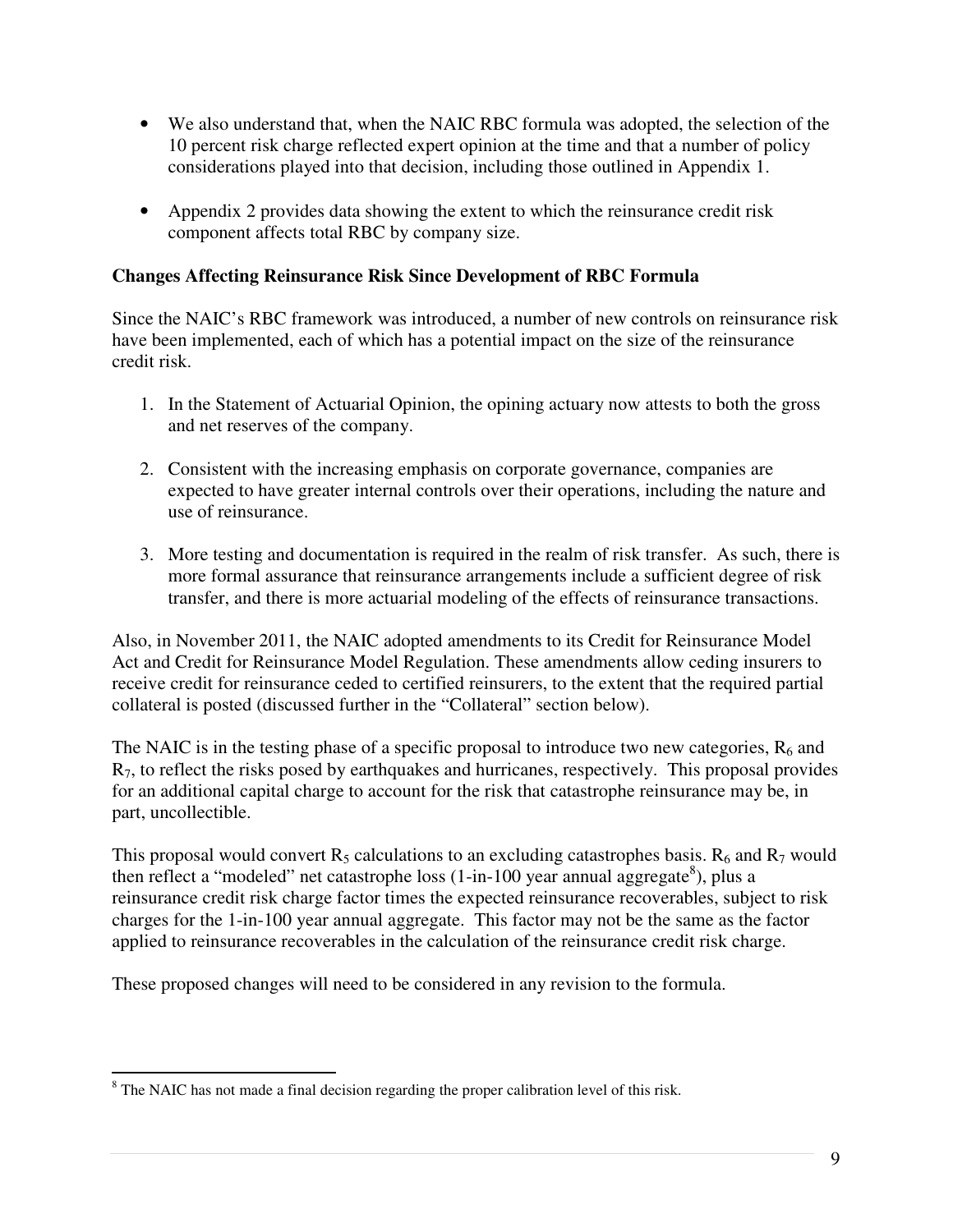# **3. COMPONENTS OF REINSURANCE CREDIT RISK**

The reinsurance credit risk charge should include, to the extent practical, all risks related to reinsurance transactions that are not otherwise considered in the RBC formula. This principle is generally consistent with the reinsurance credit risk charge's intent and original formulation, as detailed in Appendix 1.

The elements of the reinsurance credit risk, consistent with the scope provided, can be defined as listed below. The order in which the components are listed does not necessarily correspond to the degree of their relative importance.

#### **A. Reinsurance Recovery Risk**

l

The reinsurance recovery risk is the risk that the ceding insurer will be unable to collect the full amount of reinsurance recoverables. This risk arises primarily from three scenarios:

- (1) **Counterparty default risk** the ceding company's inability to collect the full amount of reinsurance recoverables anticipated under the contract terms due to reinsurer default(s).
- (2) **Commutation risk** the ceding insurer mitigating its credit risk by accepting a reinsurance commutation for an amount less than that anticipated to be recoverable under the contract due to deterioration in the financial condition (but not actual default) of the reinsurer.<sup>9</sup>
- (3) **Coverage dispute risk** a reinsurer is able to pay the full amount expected by the ceding insurer, but the reinsurer successfully disputes the applicability of reinsurance coverage and/or the actual amount to be paid.

There may also be other ways to delineate these risks that achieve a similar framework.

#### **B. Other Increases in Risk Related to Reinsurance Transactions**

The measurement of the company's risk net of reinsurance may be affected by reinsurance transactions, leading to the following additional components of risk, arising in part because of the way the  $R_3$  charge and premium and reserve underwriting risk charges are determined:

- (4) **Extent of risk transfer** the extent to which the **net** risk charge is understated because reinsurance cessions do not transfer as much risk as reflected in the "industry average" premium and reserve underwriting risk charges.
- (5) **Extent of reinsurance use** the extent to which higher than "average" reinsurance usage is a solvency risk factor, as indicated by practical experience and supported by recent statistical analysis (see Appendix 3). $^{10}$

 $9$  There is a connection between Component 1 and Component 2 in that an insurer might commute, fully or in part, prior to default. For purposes of this report, we treat commutation prior to default within Component 1, the counterparty default risk component. Component 2 then includes only commutations entered into on the basis of increased risk of reinsurer default, where the default does not actually happen.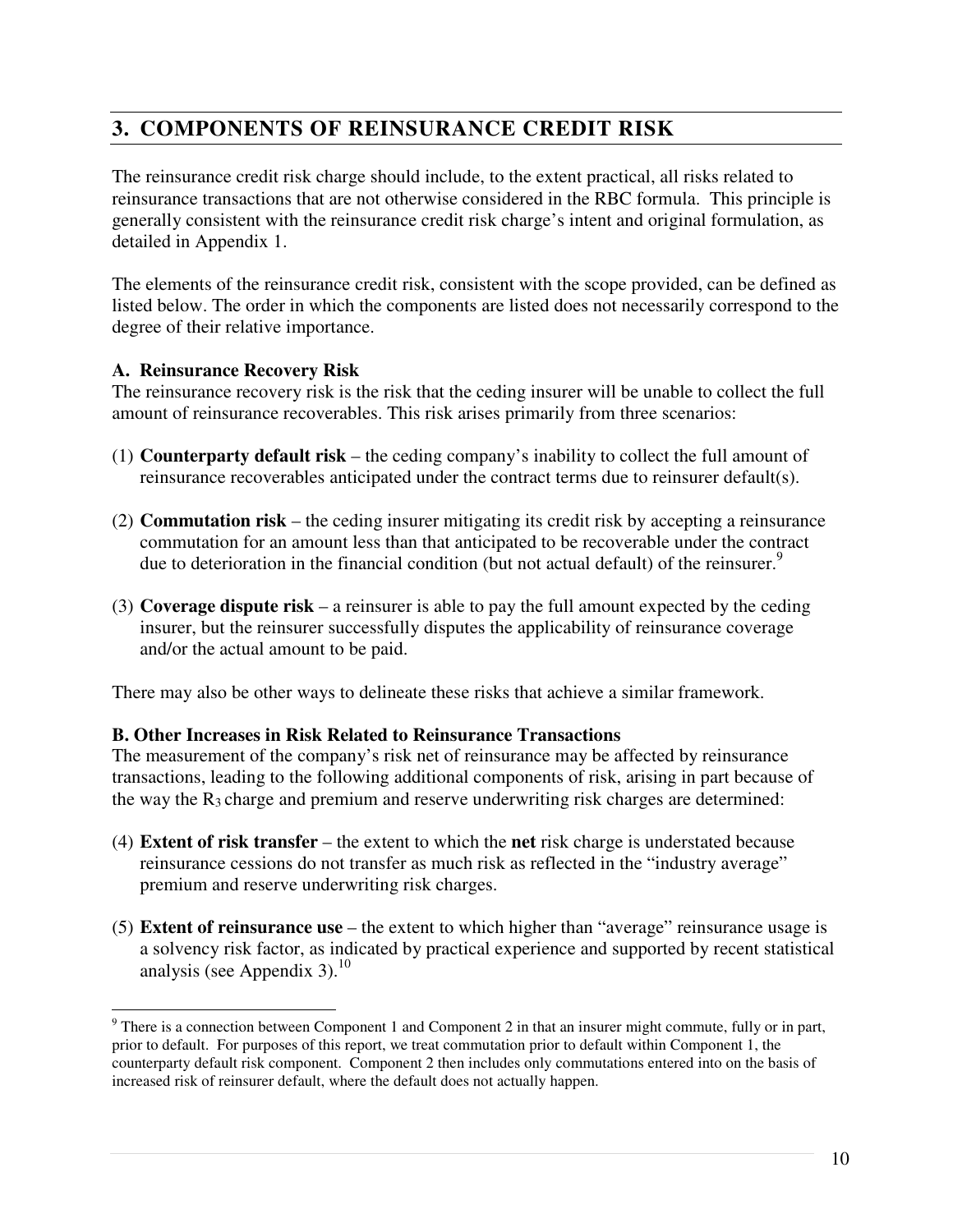Components 1-3 represent risks related to failure to collect the full value of reinsurance anticipated by the insurer. Components 4-5 relate to the measurement of risk, net of reinsurance, as that is affected by the nature and scope of reinsurance transactions. AM Best identifies "Reinsurance Failure" as the primary cause of 3.6 percent of all 1996-2010 insurance company impairments, but "Reinsurance Failure," as defined by AM Best, relates to Component 1 alone.<sup>11</sup> With possible exceptions, Components 2-5 would be identified as "Other Causes of Failure" in that study. There have also been instances where reinsurance failure contributes significantly to insurance company impairment.

At least in theory, there might be some limited overlap among the risks reflected in the underwriting risk charges as currently calculated and Components 4 and 5 identified above.

l

<sup>&</sup>lt;sup>10</sup> Marchena, Eduardo, Allan Kaufman and Ji Yao, A Review of Historical Insurance Company Impairments, Report 4 of the Casualty Actuarial Society (CAS) Risk Based Capital (RBC) Research Working Parties Issued by the RBC Dependencies and Calibration Working Party (DCWP), Casualty Actuarial Society E-Forum, Fall 2012-Volume 2, http://www.casact.org/pubs/forum/12fforumpt2/RBC-DCWPRpt4.pdf.

<sup>11</sup> A.M. Best Company, Inc., Best's Special Report, *1996-2010 P/ C Impairment Review*, May 2, 2011, Exhibit 4 page 4.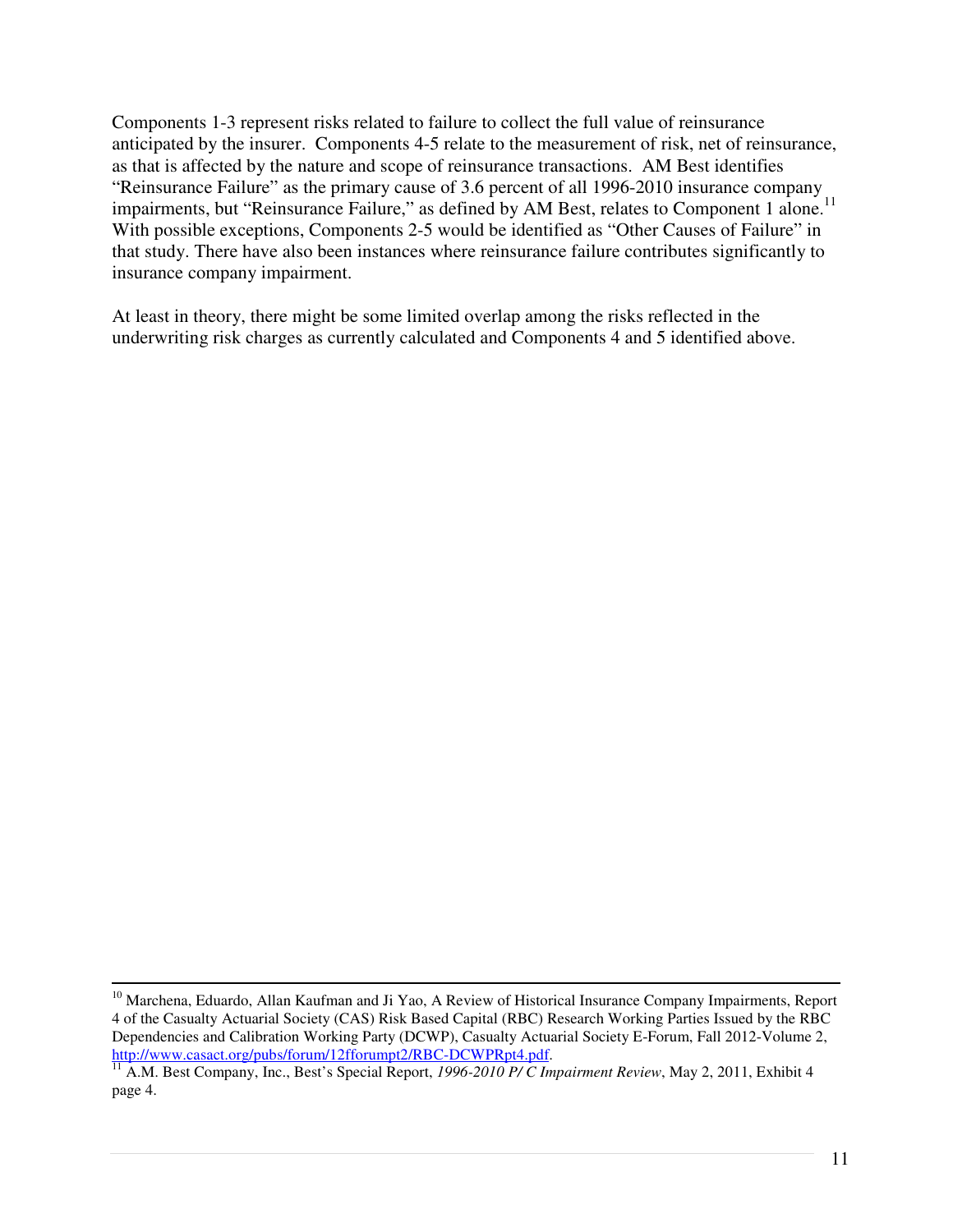# **4. QUANTIFICATION OF REINSURANCE CREDIT RISK - KEY POINTS**

In this section, we discuss important features that affect the quantification of the components. The next section discusses the quantification of each risk individually.

#### **1. Business Environment**

Quantification of the reinsurance credit risk should reflect the probability and magnitude of potential loss in "stressed" financial conditions for both the ceding company and the assuming reinsurer. Stressed financial conditions include but are not limited to adverse position of financial markets, negative effects of underwriting cycles, and catastrophe events.

#### **a. Probabilities**

Probabilities of reinsurer default (Component 1), commutations arising from financial deterioration of the assuming company (Component 2), and, to some degree, dispute risk (Component 3) should be evaluated in stressed financial circumstances for both the ceding and assuming companies.

The average historical rate of reinsurer defaults is likely to be significantly lower than the default rate in stress scenarios that are more relevant for RBC purposes.

#### **b. Magnitude**

The credit amount at risk should be evaluated in stressed conditions with respect to adverse development on reserves, the occurrence of catastrophe events, and other potentially adverse loss ratio events.

Stress scenarios could include natural catastrophe events or adverse development in ceded reserves. In many cases, it will be useful in this report to think of the relationship between ceded balances in stress scenarios and ceded balances in the Annual Statement as a ratio we call the "Exposure Factor."

#### **2. Time Horizon**

#### **a. Exposure to new events**

Time horizon includes (a) the events related to run-off of unearned premium reserve, and (b) the events associated with one additional year of written premium.

#### **b. Exposure to claim payments**

Time horizon includes the multi-year horizon of claim payments.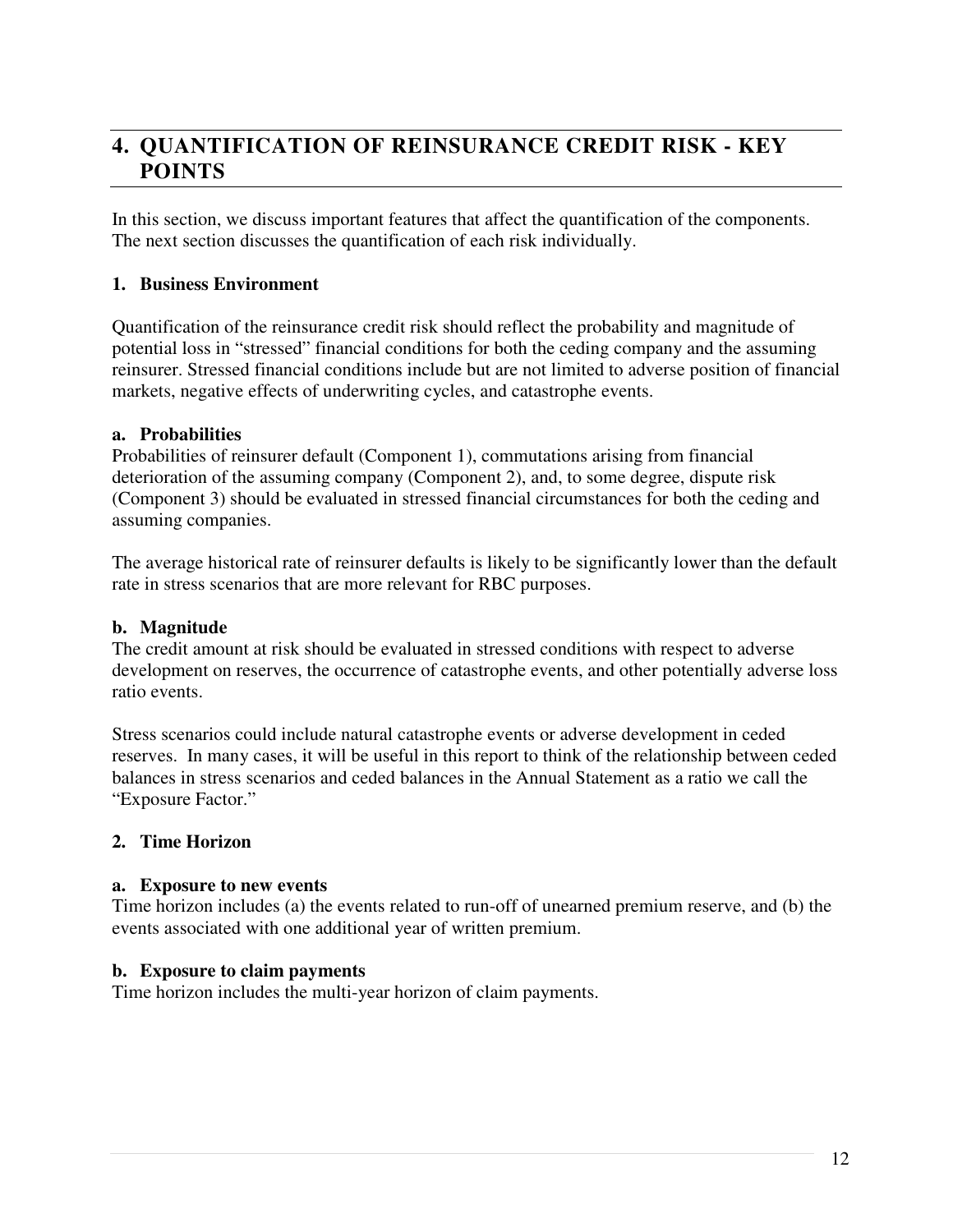#### **3. Correlation and Diversification**

The RBC formula recognizes that there is correlation between  $R_3$  risk on ceded reserves and  $R_4$ reserve risk. This is recognized in the current formula, in which 50 percent of the reinsurance credit risk charge is included in  $R_3$ , and the remainder is included in  $R_4$ .<sup>12</sup> However, to our knowledge, that allocation was based on judgment and is not supported by close analysis.

There are other correlations that affect reinsurance credit risk, including the following:

- Default risk and commutation risk are highly correlated (Components 1 and 2 of reinsurance credit risk )
- Components 4 and 5 are correlated with adverse loss development, as reflected in  $R_4$
- Components 4 and 5 are correlated with adverse underwriting results, as reflected in  $R_5$
- Dispute risk (Component 3) is correlated with adverse loss experience  $(R_4 \text{ and } R_5)$
- Counterparty default risk (Component 1) and commutation risk (Component 2) are correlated with adverse loss experience  $(R_4$  and  $R_5)$

#### **4. Reinsurer Diversification**

Multiple reinsurers provide some diversification benefit, although that diversification effect is partially offset by systemic risks, particularly catastrophes and industry-wide liability events, that affect multiple reinsurers.

#### **5. Type of Reinsurance**

The quantification of the risk components depends on the type of reinsurance, e.g., quota share or excess of loss, or catastrophe aggregate excess of loss, relative to the Exposure Factor, time horizon, and correlation issues.

#### **a. Exposure Factor Effects**

The "Exposure Factor" defined in 1b above varies by type of reinsurance.

In general, the Exposure Factor is the smallest for quota share reinsurance. For quota share reinsurance, the magnitude of the Exposure Factor is similar to the size of the reserve risk charge,  $^{13}$  which varies from 10 percent to nearly 90 percent, depending on line of business.

The Exposure Factor related to excess reinsurance would typically be larger than for quota share reinsurance, as the variability in ceded excess claims is higher than the variability in ceded ground up claims.

Finally, of the various types of reinsurance, the Exposure Factor tends to be largest for catastrophe reinsurance, in which the current risk base is unearned premium, but catastrophe

 $\overline{\phantom{a}}$ <sup>12</sup> As indicated above, under certain conditions, none of  $R_3$  is included in the underwriting risk charge for reserves.

<sup>&</sup>lt;sup>13</sup> Before Investment Income Offset and excluding the under-five percent risk charges on Financial and Warranty coverages.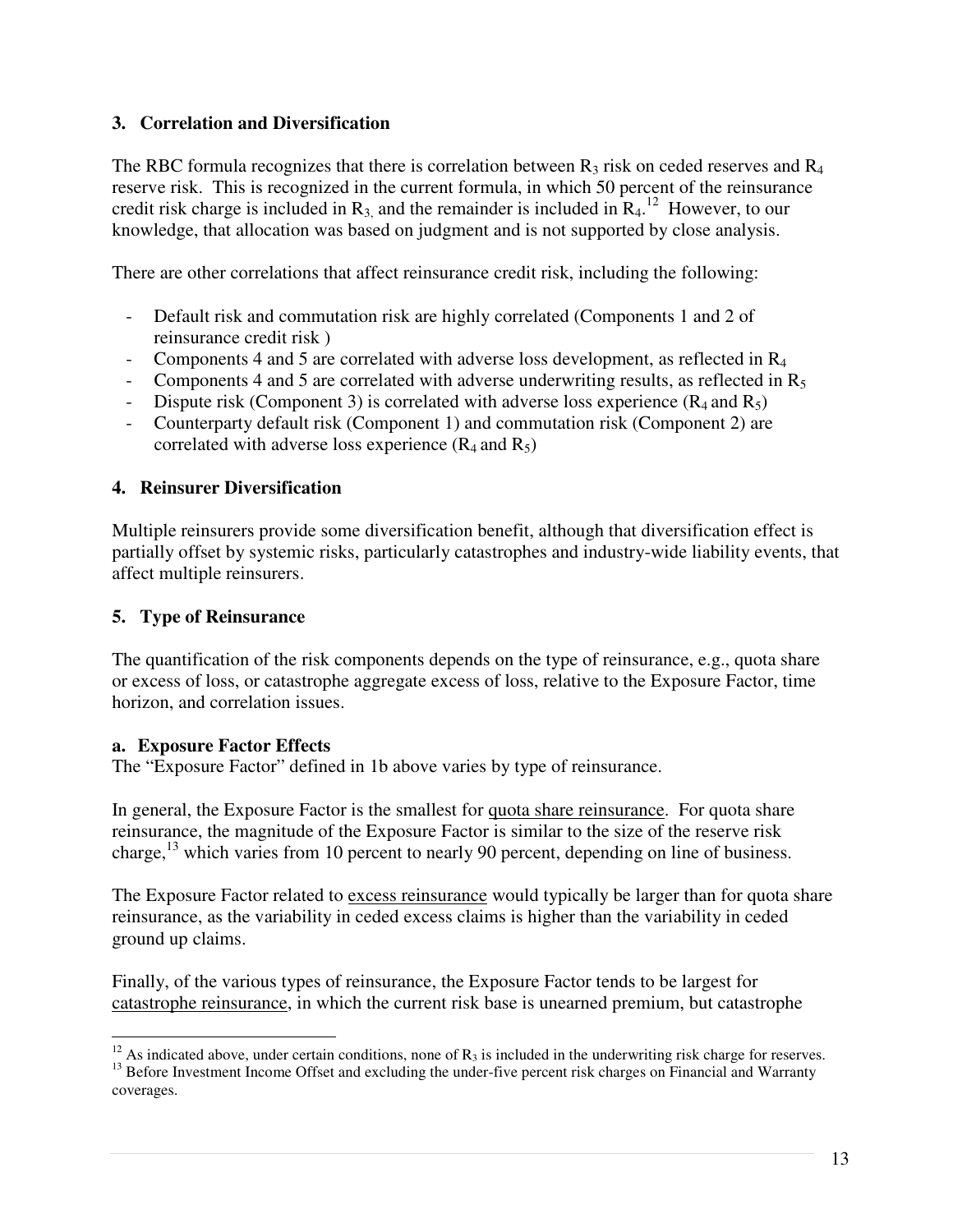claims, when they occur, are expected to be 10, 20, or 100 times larger than the balance sheet ceded unearned premium. Once  $R_6$  and  $R_7$  are introduced into RBC, the actual "modeled" 1-in-100 year annual aggregate losses can be used directly in the RBC calculations.<sup>14</sup>

### **b. Time Horizon**

The relevant time horizon will be shorter for catastrophe reinsurance than for liability quota share or excess reinsurance. Once  $R_6$  and  $R_7$  are introduced into the RBC formula, the shorter time horizon for catastrophe risk will be reflected in the  $R_6/R_7$  reinsurance credit risk factors, and the longer time horizon will be reflected in the remaining non-catastrophe-reinsurance credit risk charge.

### **c. Correlation**

Dependencies between and among reinsurance credit risk components and other elements of RBC depend on the type of reinsurance involved. Reinsurance credit risk on catastrophe reinsurance might closely correspond to premium risk (adverse loss ratios), for instance, but correspond less closely to reserve risk (adverse loss development). Once  $R_6$  and  $R_7$  are introduced into the RBC formula, there may be increased correlation between the noncatastrophe reinsurance credit risk and reserve risk, R4. The reinsurance credit risk on quota share or excess liability reinsurance contracts, on the other hand, might be highly correlated with reserve risk.

### **6. Reinsurance with Affiliates and Industry Pools**

### **a. Reinsurance with Affiliates**

The reinsurance credit risk associated with reinsurance with affiliates is different from reinsurance credit risk associated with third parties. Components 1 through 5 should be assessed separately for third party reinsurance and for reinsurance placed with affiliates.

## **b. Reinsurance with Industry Pools**

The extent of reinsurance credit risk associated with cessions to industry pools is different from reinsurance with third parties. Components 1 through 5 may need to be assessed separately for third party reinsurance and for reinsurance with cessions to industry pools.

## **7. Risk Metric**

While it is beyond the scope of this report to propose a specific risk metric (risk measure) to use in capital charge quantification, consideration should be given to the potential for inconsistent risk charges for different risks arising from the use of different metrics.

For example, the premium and reserve risk charges within the RBC formula are generally interpreted to be the amounts needed to cover adverse loss development or adverse loss ratios up

l  $14$  The NAIC may calibrate the charges to a level other than the currently-proposed 1-in-100 year level or may choose a different risk metric altogether for these capital charges.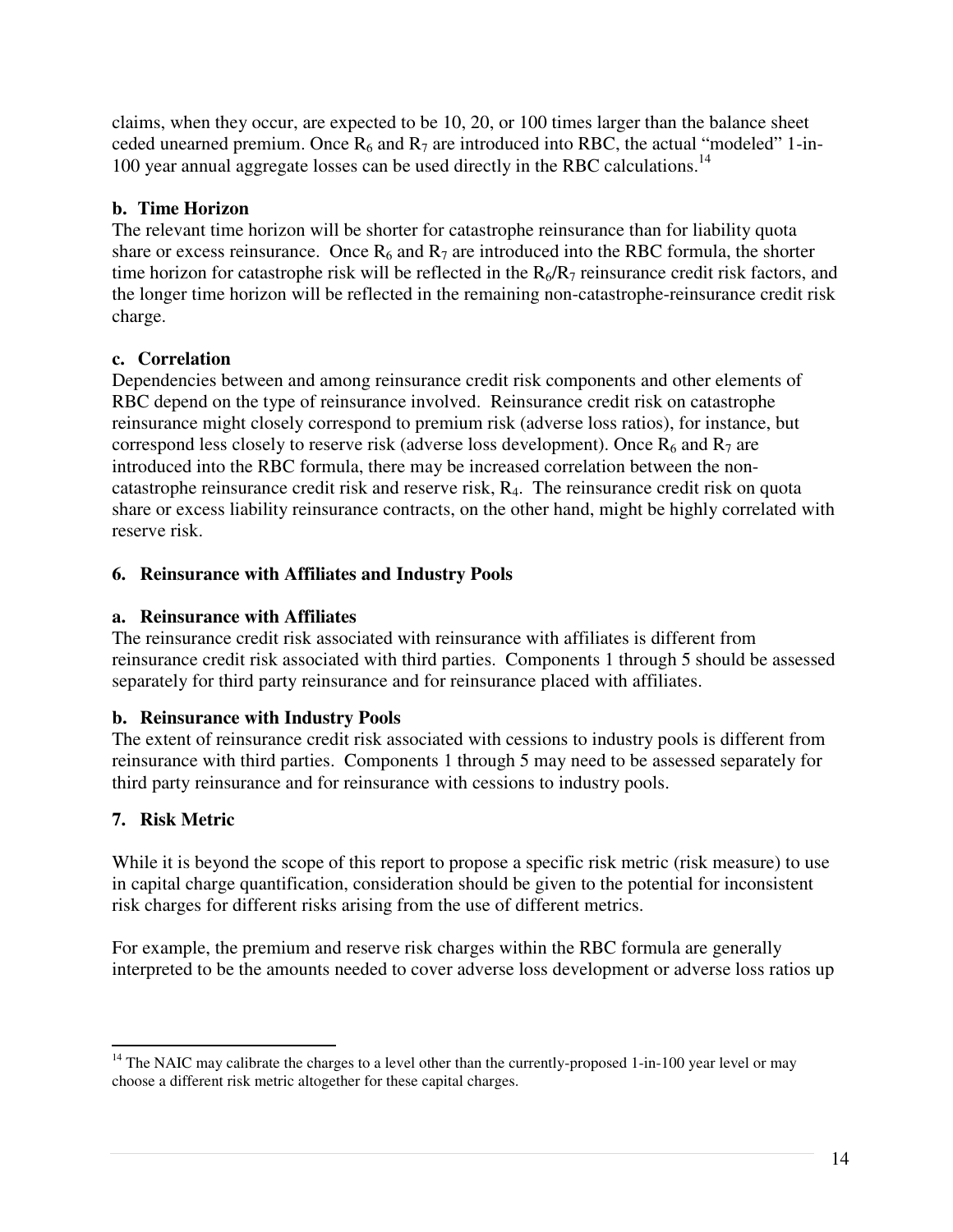to a selected safety level,  $^{15}$  sometimes referred to as a Value at Risk (VaR) approach. Conversely, the use of VaR might be viewed by some as problematic for the reinsurance credit risk given the nature of the reinsurance credit risk arising more in the "tail" of the distribution (Tail VaR). Combining some RBC charges based on VaR with other RBC charges based on other risk metrics might lead to inconsistency in the RBC calculations.

#### **8. Limits on Precision**

Efforts to be precise in the formulation of the reinsurance credit risk charge should be weighed against the potential for any "standard" formula or factor to misstate the impact of reinsurance credit risk on an individual company. The reasons for this include the following:

- a. Reinsurance is often tailored to individual company situations; as a result, the effect of reinsurance on a company risk profile is often more insurer-specific than is the case for the other risks in RBC. Therefore, regardless of what approach is adopted, there may be important simplifications to consider relative to any individual company situation.
- b. The RBC formula is a "standard" formula in which RBC for all companies is based, with some adjustments, on the same "industry average" factors. In reality, the risks may vary widely by company.

#### **9. Practical Limitations**

l

While the principle underlying the selection of reinsurance credit risk components in this report proposes that all relevant aspects of the risk be considered, as a practical matter, some issues may not be considered.

For example, reinsurer default might result in extra costs, like the need to buy replacement coverage at a higher cost than the original coverage. It might be determined that reflection of these and other costs in RBC is not practical and/or not necessary. The list of components provided here is intended to identify those that are most significant.

 $15$  While generally accurate, this interpretation involves several simplifying assumptions, and it could be argued that the calibration corresponds to a higher percentile.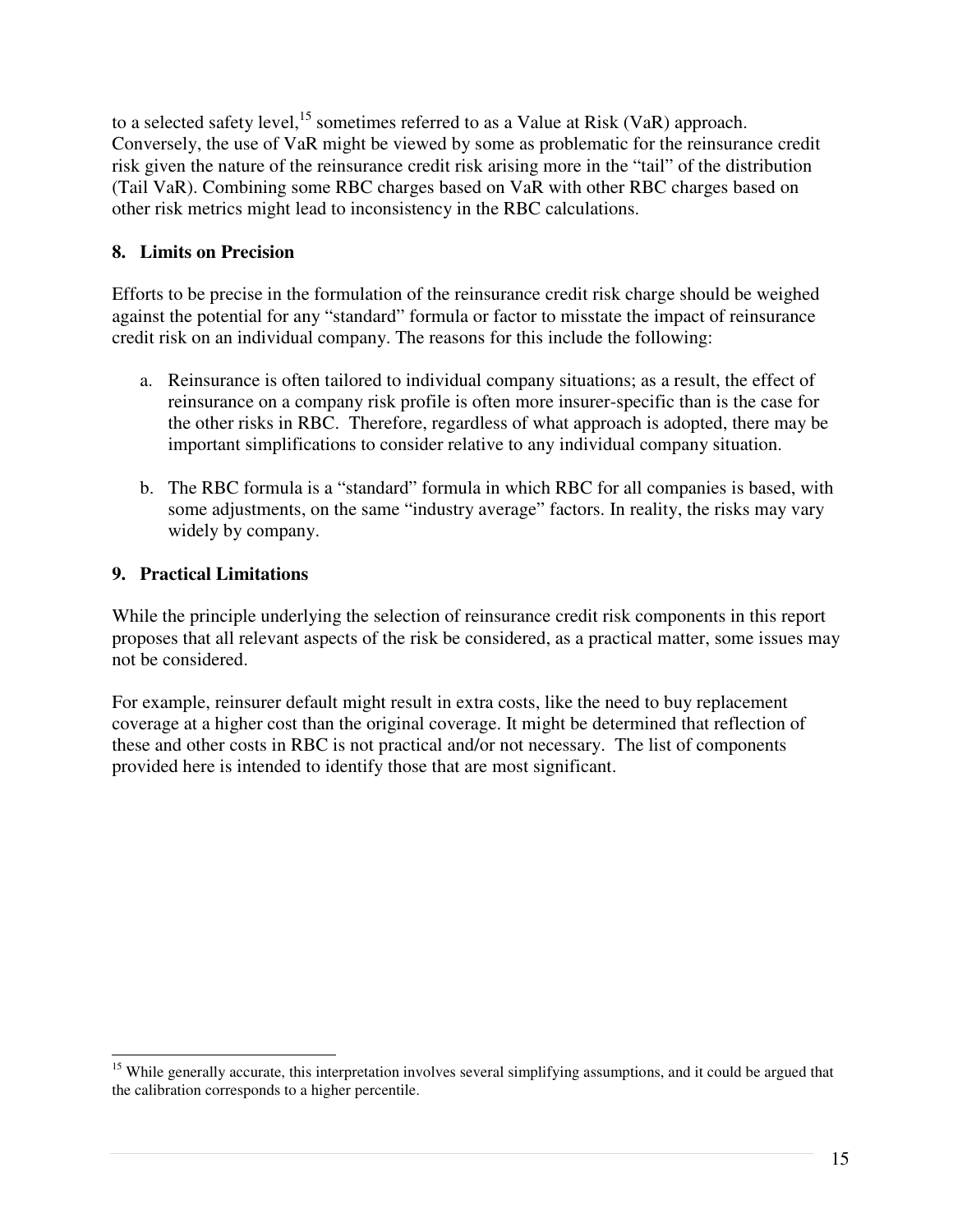# **5. ANALYSIS OF REINSURANCE CREDIT RISK COMPONENTS**

In the sections above, we have identified the main components and key issues essential to assessing the reinsurance credit risk in the NAIC P/C Risk-Based Capital formula. Below, we (a) describe each of these components and (b) discuss issues involved in quantifying the risk associated with each of them.

# **COMPONENT 1: Reinsurance Counterparty Default Risk**

#### **Description**

The reinsurance counterparty default credit risk is the credit risk associated with an inability to collect the full amount of reinsurance recoverables anticipated by the ceding company under the contract due to the default of one or more reinsurance companies.

#### **Quantification**

The following factors are used in analyzing this risk (all measured in stressed conditions):

#### **Probability**

― Probability of default of one or more reinsurers

#### **Magnitude of Loss**

- ― The ceded balances in stress scenarios, e.g., the amount at risk, gross of recoveries from the reinsurer's estate
- ― The extent of recoverables from a defaulting reinsurer through the reinsurer's estate or collateral

#### **Diversification/Concentration Issues**

- ― Diversification of risk with multiple reinsurers
- ― Correlation between probability of loss and size of loss
- Correlation with  $R_4$  and  $R_5$

We discuss these factors below. As a preface to that discussion, however, we note first that, if there were enough experience data, quantification of counterparty default risk could be based on insurance company insolvency experience. However, insurance industry default experience varies widely over time, e.g., default rates were high in the 1980s but much lower in recent decades, suggesting that there is not enough experience data to provide a stand-alone basis for the quantification of default risk. As such, quantification is more often based on components drawn from a wider experience base of business failures.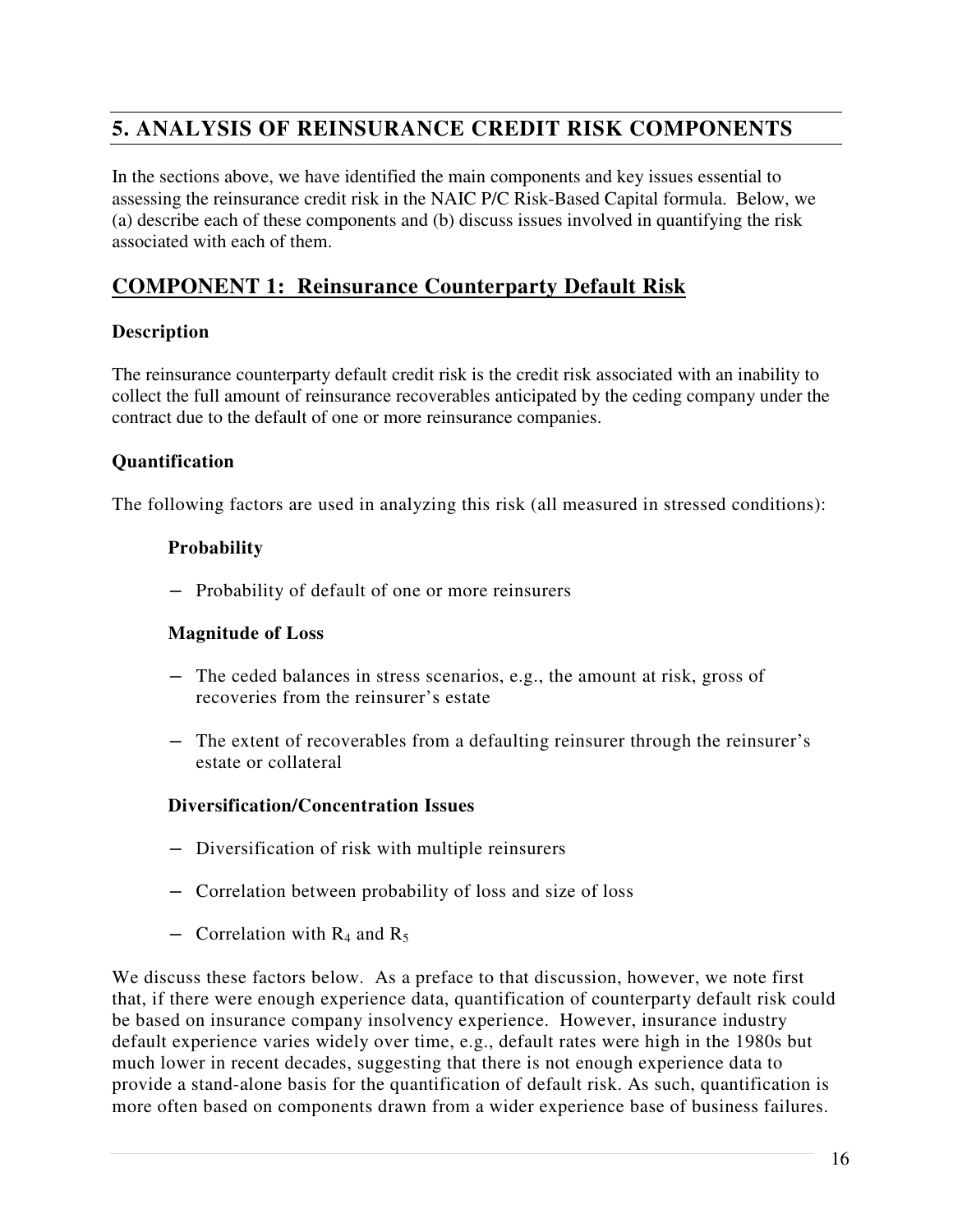Second, the components can be assessed by considering a "standard reinsurer," which produces risk charges that do not vary based on the characteristics of the actual reinsurer. In either case, the same concepts apply.

### *Probability of default*

The default rate for a "standard insurer" or an individual insurer could be based on claims-paying ability ratings assigned by rating agencies as a common measure of the probability of default or the effect of such default. The claims-paying ability ratings are more relevant here than the traditional credit ratings also assigned to reinsurance companies.

The RBC time horizon covers future events for one year, plus the run-off of existing liabilities. As such, we are interested in defaults that may occur several years into the future.

# *Loss Given Default (LGD)*

The gross exposure is the ceded amount unpaid before recovery from the reinsurer's estate or special protection like collateral. The net LGD is the ceded amount unpaid after recovery from the reinsurer's estate or special protection like collateral. Special issues regarding collateral are discussed in Section 6.

The ceded balances in the Annual Statement at the prior financial statement date may not be the gross exposure for reinsurance credit risk, as ceded balances may be larger at the time of reinsurer default.

For example, consider catastrophe reinsurance. The only ceded balances prior to the event are ceded unearned premium reserves. If the reinsurer then defaults when the catastrophe occurs during the ensuing year, the ceding company has a significant ceded unpaid claim balance subject to default risk.

For quota share, excess, or other types of reinsurance, the ceding insurer may experience adverse loss development at the same time the reinsurer experiences financial difficulty. In that case, the gross exposure will also be larger than the ceded balances reported in the prior year-end Annual Statement.

The recovery could be set at an amount based on expert opinion (such as 50 percent), or, if possible, it could be based on some historical data regarding recovery rates from defaulted reinsurers.

#### *Diversification among reinsurers*

On the one hand, diversification by reinsurer reduces the risk and may warrant a reduction in the associated risk charge, as the defaults of reinsurance companies are not perfectly correlated.

Diversification among reinsurers could increase the probability of a default affecting reinsurance recoverables simply because there are more reinsurers involved. However, diversification could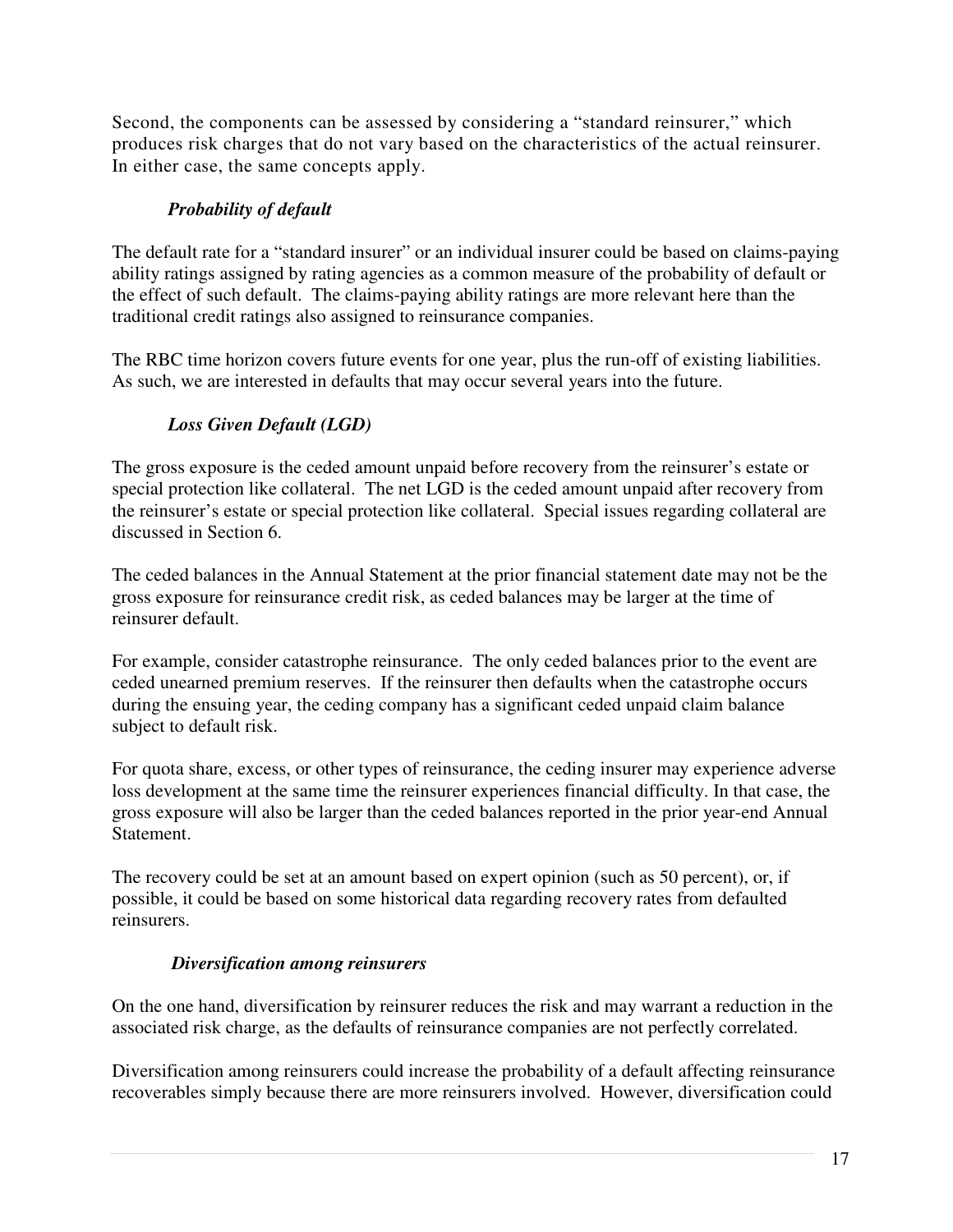decrease the effect of the default, in that an insolvency of one of several reinsurers would affect only a portion of the total ceded reinsurance risk.

Also, reinsurer defaults could be correlated due to market-wide events like the negative effects of underwriting cycles and catastrophe events, including events that result in the failure of a large catastrophe retrocessional reinsurer.

# **COMPONENT 2: Commutation Risk**

#### **Description**

Commutation risk is the risk associated with a ceding insurer mitigating its reinsurance collectability risk by accepting a reinsurance commutation for an amount less than that recoverable under the contract terms, due to a deterioration in the reinsurer's financial condition but not actual default.

Counterparty default risk (Component 1) treats default as a binary event in which the reinsurer will default with probability A percent, based on the relevant probability distribution, causing a loss of X dollars, with an expected recovery rate of C percent.

Commutation risk (Component 2) reflects the possibility of loss due to commutation for less than full value, in response to the deteriorating financial condition of the reinsurer, even though the reinsurer does not default.

For purposes of this report, we have defined Components 1 and 2 so as to avoid the potential for overlap between the two, to the extent that a company commutes with a reinsurer that subsequently defaults. As defined above, then, Component 1, rather than Component 2, applies to a company that defaults subsequent to a commutation.

## **Quantification**

This is not an area of risk in which actual loss experience is compiled. Moreover, there is no direct financial market information to use in quantification. As such, quantification would require the use of expert judgment, generally reflecting experience with insolvencies and financial examinations of insurers.

In the context of the main categories used for counterparty default risk, our observations are discussed below.

In the future, it is possible that reliable data sources related to historical commutation settlements might provide some insight into adjusted default probability values for reinsurers with various ratings. We know of no such data sets currently available.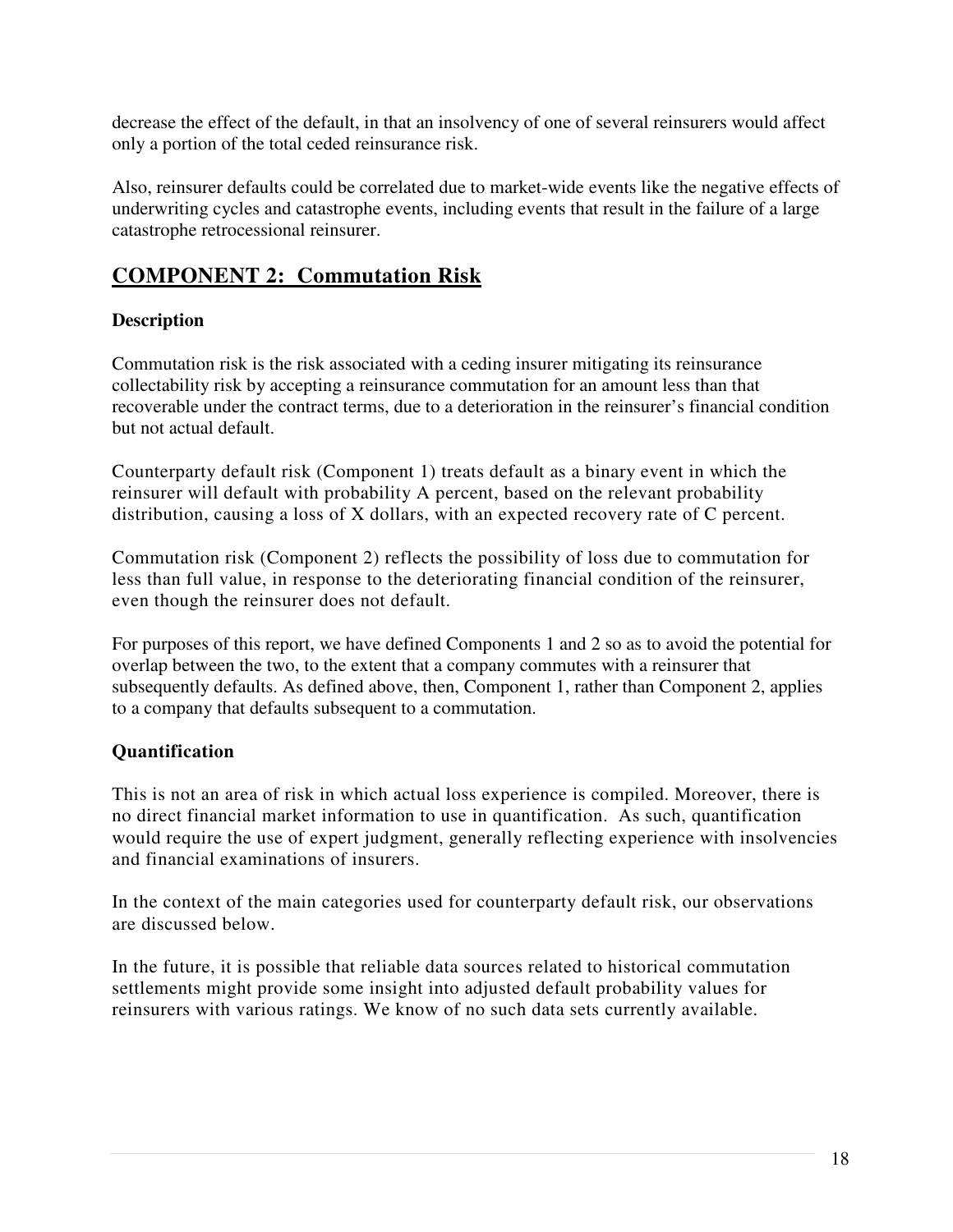#### **Probability**

A reasonable starting point for this quantification would be rating transition matrices, which provide the probability of deterioration in a reinsurer's claims-paying ability. Commutation risk could arise as a result of a downgrade to a selected level (e.g., falling below A-). Systemic risk should be reflected.

The probability of "forced" commutations of this type is also affected by collateral and/or contract terms that may call for an increase in collateral or provide other protection to the ceding company from a downgrade in reinsurer ratings below a certain level.

#### **Magnitude**

The magnitude of loss, net of commutation recovery, could be based on the same principles as, but with smaller losses than, Component 1 in insolvency.

# **COMPONENT 3: Reinsurance Dispute Risk**

#### **Description**

This component of reinsurance recovery risk reflects situations in which a reinsurer has the ability to pay the full amount expected by the ceding insurer, but the reinsurer successfully disputes the applicability of coverage and/or the actual amount to be paid.

#### **Quantification**

As with Component 2, and perhaps to an even greater extent, quantification would require the use of expert judgment more than the use of data-based calibration because of the likely limitations on the availability of data to support an analysis.

For example, during the course of a dispute, a portion of this amount may appear as "overdue reinsurance recoverable." Accumulation of this information might provide some insight as to the magnitude of this risk. However, disputes concerning large claims that could lead to insolvency generally differ from more routine disputes involving smaller claims. Furthermore, experience over the past several decades would be heavily influenced by the effects of resolving asbestos and pollution claims. That asbestos and pollution experience illustrates one possible scenario of the effects of a mega-event, but any such future events may or may not evolve in a similar way.

Another example is the reinsurance disputes associated with workers' compensation insurance that are often mentioned as having contributed to high-profile insurance company insolvencies. However, reinsurance coverage dispute risk is not limited to specific lines of business.

In addition, data may be limited because this is an area in which some companies may tend to avoid public discussion of losses. Moreover, there is limited direct financial market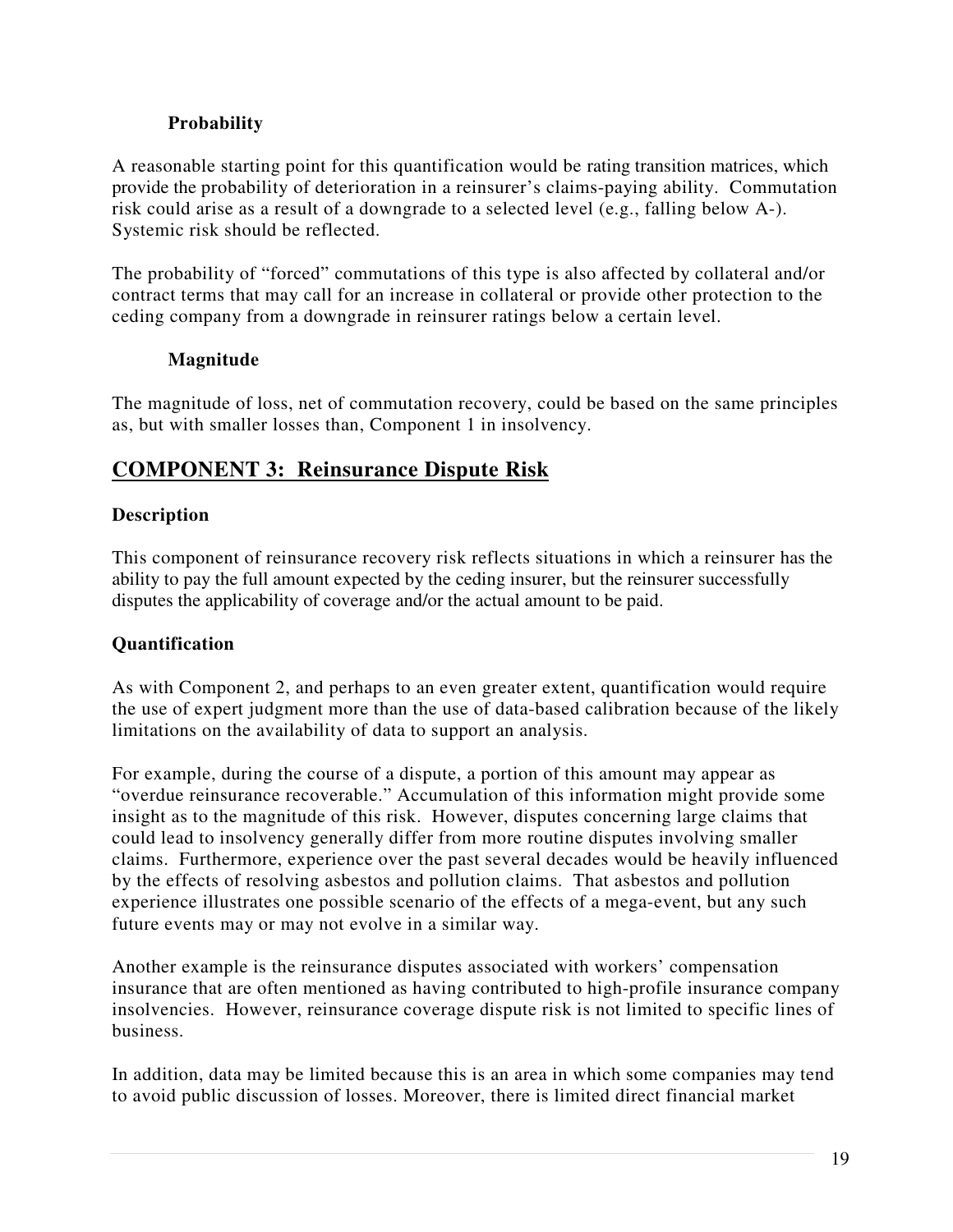information to use in quantification, and some companies may be reluctant to publicly disclose even the existence of some reinsurance-related disputes.

The potential negative consequences of an inability to collect reinsurance recoverables in a timely manner relate to coverage disputes as well as to some other types of risk. In such cases, liquidity risk may not be adequately reflected in the RBC ratio.

# **COMPONENT 4: Extent of Risk Transfer**

# **Description**

This component of the reinsurance credit risk reflects the extent to which the net risk charges  $R_4$ and  $R<sub>5</sub>$  are understated because reinsurance cessions do not transfer as much risk as assumed by net premium or reserve risk charges,  $R_4$  and  $R_5$ .

The RBC net underwriting risk charges,  $R_4$  and  $R_5$ , are calculated as (a) reserves net of reinsurance and premiums net of reinsurance multiplied by (b) risk charges. The risk charges are calibrated with industry premium and reserve data net of reinsurance. Developed in this way, the net risk charge implicitly assumes that ceded premiums and ceded reserves reduce the retained risk for each insurer by the same "average" amount as the industry.

To the extent that the individual insurer risk transfer per dollar of ceded premium/reserve is less than the industry "average" amount, the net risk remaining with the ceding insurer is greater than anticipated by the net reserve and net premium risk charges  $R_4$  and  $R_5$ . This additional retained risk should be reflected in the individual insurer RBC.<sup>16</sup>

There are generic and insurer-specific reasons that the extent of risk transfer differs among insurers.

Generic differences among insurers relate to the types of reinsurance used by the insurer. The degree of risk transfer per dollar of ceded premium or ceded reserve differs among proportional (usually lowest) and non-proportional (usually higher) reinsurance, with catastrophe (typically the highest) reinsurance often deviating most from the other types. The reinsurance credit risk  $R_4$  and  $R_5$  charges do not distinguish among various types of reinsurance. As such, the total charge is likely to accurately reflect the associated risk only if the insurer has the typical mix of types of reinsurance. Insurers with primarily quota share reinsurance may receive too much RBC credit for reinsurance. Insurers with only excess reinsurance may receive too little net credit for reinsurance.

 $\overline{\phantom{a}}$ <sup>16</sup> The possibility of "additional retained risk" relates to premium risk for any line of business with reinsurance. While the possibility of "additional retained risk" affects reserve risk for all lines, in practice, it is likely to be important only for longer-tailed lines.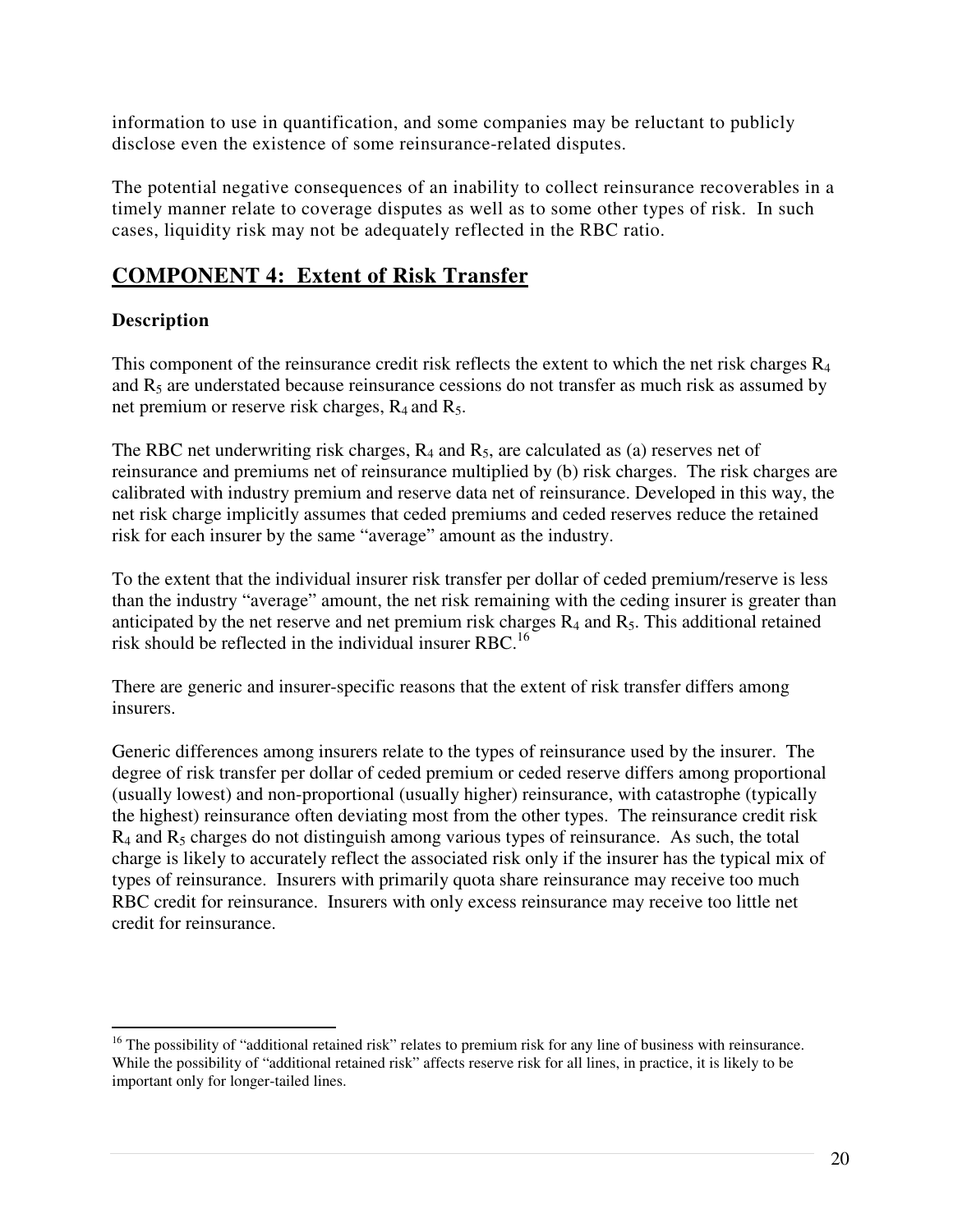Second, reinsurance programs differ based on insurer. Programs may feature limits on aggregate ceded amounts or aggregated ceded loss ratios, $17$  high ceded premium relative to ceded losses offset through commission adjustments, swing-rated premiums,<sup>18</sup> and the like. These features affect the amount of risk transfer per dollar of ceded premium compared to the "typical program." Over the past several decades, increased regulatory attention to risk transfer in reinsurance contracts has eliminated the more radical means of limiting risk transfer, but the extent of risk transfer and the relationship between risk transfer and ceded premium will still vary among insurers. The particular company risk profile can only be assessed through individual company modeling of the effect of its particular reinsurance program(s). Insurers will be doing that modeling with respect to catastrophe risks under the new NAIC treatment of catastrophe risk. We know of no current NAIC plans to have companies model the impact of their specific quota share or excess reinsurance programs.

#### **Quantification**

 $\overline{\phantom{a}}$ 

Quantification at a detailed level is not possible without insurer-specific modeling and a determination of the extent of risk retention assumed by the net premium and reserve risk charges. These were not considered practical in the early 1990s when the RBC formula was established. As such, one criterion for the reinsurance credit risk charge was that it should be set so as to minimize the chance that the charge would create improper incentives affecting the use of reinsurance.

Detailed modeling and a determination of the "typical risk transfer" may still not be considered practical or appropriate for a standard formula like RBC. Nonetheless, the RBC formula could be made more sensitive to individual company risk differences by:

- 1. Varying the risk transfer component of the reinsurance credit risk based on the degree to which ceded reinsurance for the company varies from the average level by line of business/size of company, with zero charge for companies with less than "average" cessions and charges increasing as the cessions increasingly exceed the "average."
- 2. Applying the risk transfer component to the reinsurance credit risk charge separately by line of business,<sup>19</sup> so that the relative size of the reinsurance credit risk charge vs. the net risk charge can be established more consistently by line of business.

 $17$  Risk of loss above the aggregate is transferred back to the ceding company, making risk transfer contracts with lower aggregate limits less effective, per dollar of ceded premium, than risk transfer contracts with higher aggregate limits or without aggregate limits.

<sup>&</sup>lt;sup>18</sup> Ceded premium is increased, so net premium or reserves are reduced, and  $R_4$  and  $R_5$  RBC charges are reduced, but risk remains with the ceding company through premium or commission adjustments.

 $19$  The data required to implement this change, ceded balances excluding pools and reinsurance with affiliates, are not now segregated by line of business in the Annual Statement or RBC filing. Such data is typically available within the insurer, however, because total reinsurance balances are allocated by line of business. Moreover, total ceded balances compared to ceded balances related to pools and affiliates might be a suitable proxy.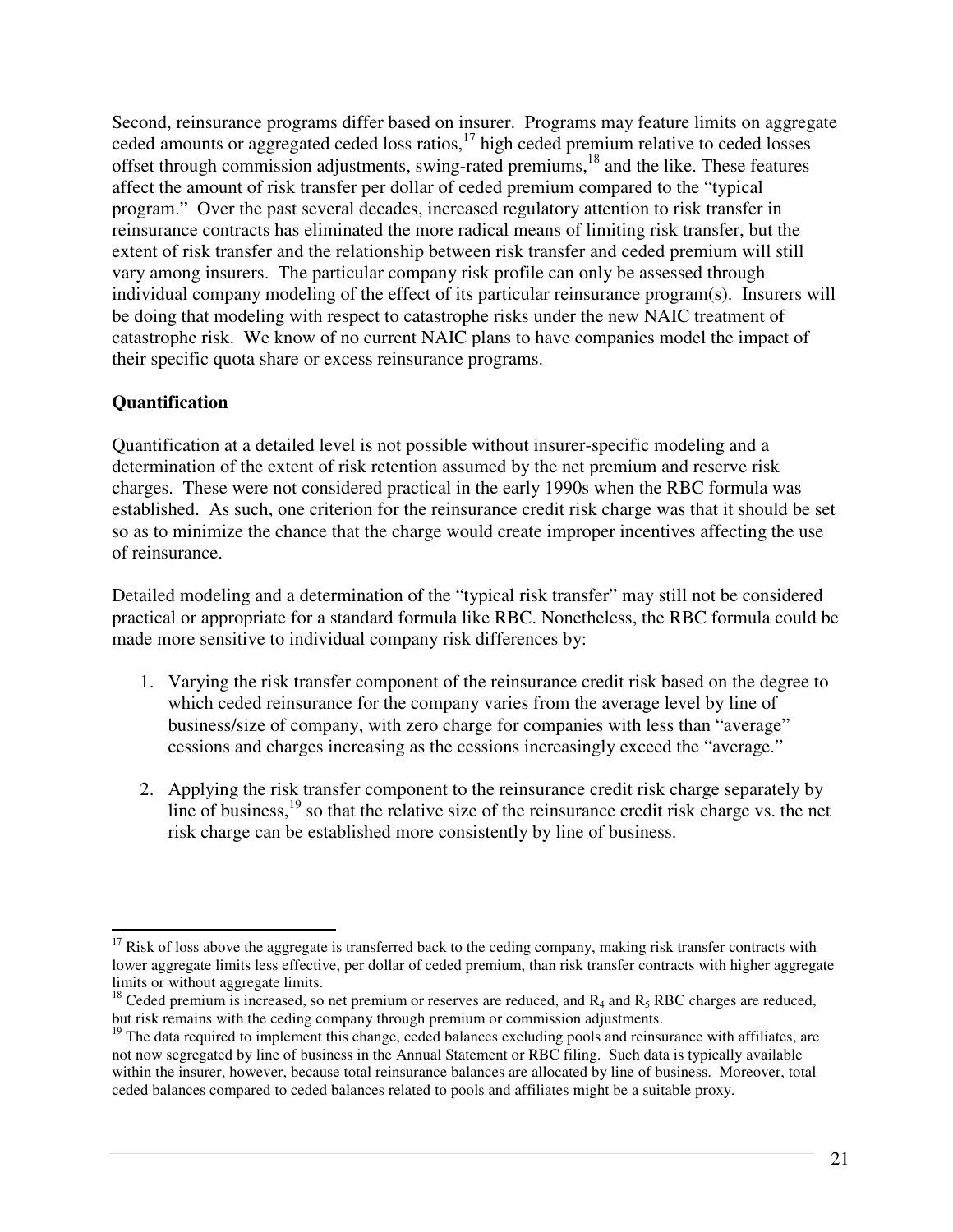3. Separately identifying the amounts of proportional and non-proportional reinsurance, including catastrophe reinsurance not included in the  $R_6/R_7$  risks.<sup>20</sup>

Other approaches could also be used in the quantification of this risk component.

Enhancements of the types described above are more practical currently than they were in the early 1990s because the Schedule P detail for ceded reinsurance has been expanded, and greater financial reporting attention is being paid to reinsurance matters, including actuarial opinions on gross as well as net reserves.

Detailed analysis like this may be considered unnecessary in most cases, in which the ceded risk charge is small, but it might be appropriate, despite its increased complexity, for companies with higher than "average" levels of ceded reinsurance.

# **COMPONENT 5: Extent of Reinsurance Usage**

### **Description**

Reinsurance usage varies widely among insurers, and overuse of reinsurance was perceived as a risk when the original RBC formula was developed. This component reflects the extent to which higher than "average" reinsurance usage is a solvency risk factor, as indicated by practical experience and supported by statistical analysis.

Recent research suggests that reinsurance usage could potentially provide predictive value in assessing the likelihood of company financial difficulty. As described in Appendix 3, a study by the CAS analyzed historical insolvency rates for insurance companies based on the degree of their reinsurance usage. The ratio of ceded written premium to gross written premium was calculated, and, based on this ratio, the companies were placed in one of the following four categories: 0-25 percent, 25-50 percent, 50-75 percent, and 75-100 percent.<sup>21</sup> The historical insolvency rate for companies in the first category was the lowest. Companies in the other categories, i.e., those with over 25 percent of their written premiums reinsured, had significantly higher historical insolvency rates. $^{22}$ 

## **Quantification**

 $\overline{\phantom{a}}$ 

The research published to date does not reveal a specific method that would quantify the extent of the increase in risk related to the increase in the use of reinsurance. However, the RBC formula could be made more sensitive to individual company risk differences if this component

 $20$  This would require a new type of information for the Annual Statement or RBC filing.

 $21$  See Appendix  $3$  for more detail on the study. In the calculations, the all-lines written premiums for 15 years were totaled by group, with affiliate reinsurance excluded. All companies in each group were then placed in a category based on the ratio of that group's ceded written premium to its gross written premium.

<sup>&</sup>lt;sup>22</sup> The CAS is continuing its research on insurance insolvencies. Future research in this field may lead to greater understanding of the reasons for the apparent correlation between the degree of reinsurance usage and the insolvency rate observed in the historical data.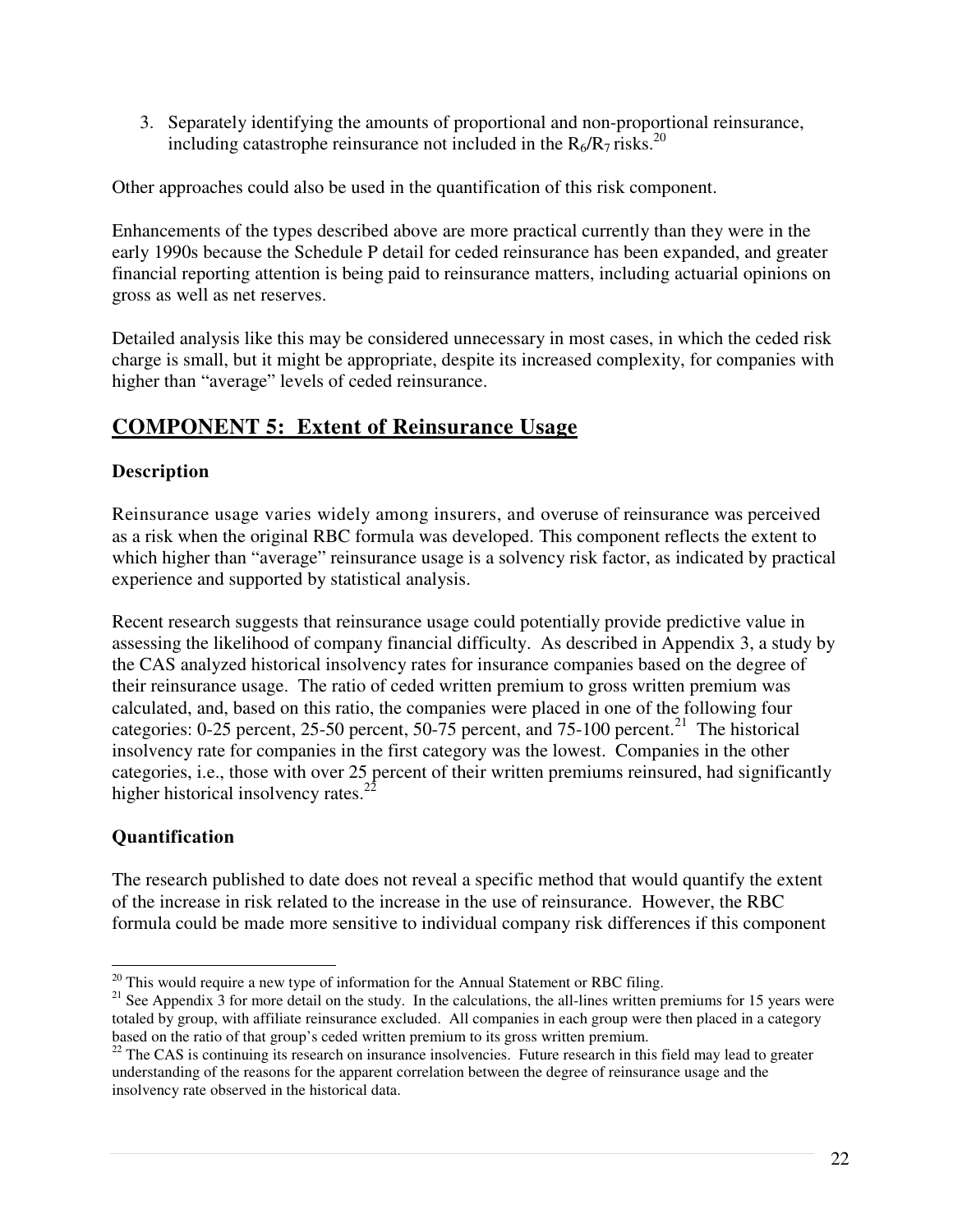of the risk charge was based on the degree to which ceded reinsurance for the company deviates from the "average" level,  $^{23}$  e.g., a table of "average" cessions by line of business/size of company, with zero charge for companies with less than "average" cessions and charges increasing as the cessions increasingly exceed the "average." As mentioned above, recent research suggests that greater usage of reinsurance, above a certain threshold, may be indicative of greater insolvency risk.

This risk component may overlap with Component 4, so the effect on the total RBC charge might best consider the combined effect of Components 4 and 5 rather than their individual effects.

 $\overline{\phantom{a}}$ 

 $2<sup>23</sup>$  Conceptually similar to the approach applied in the growth charge.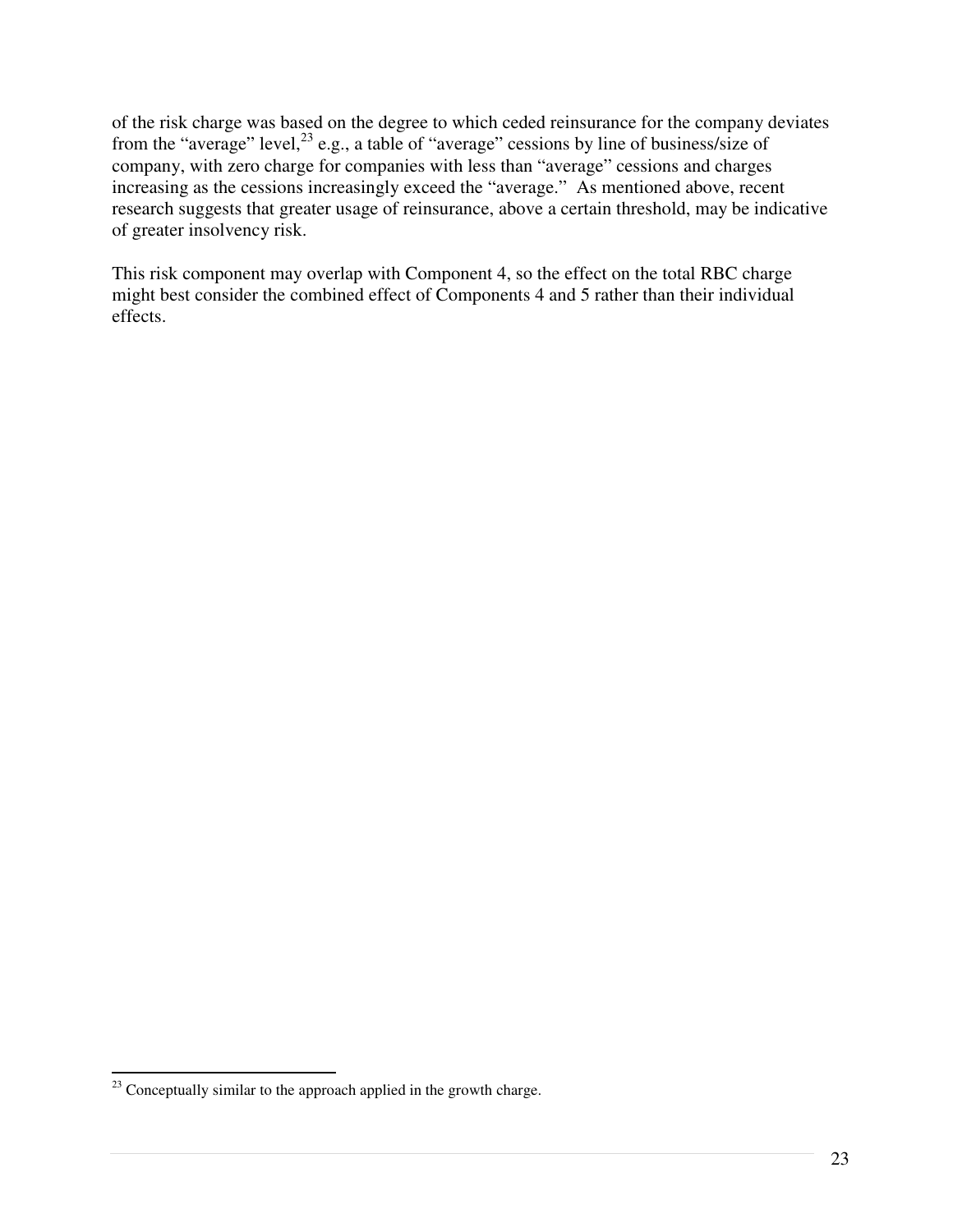# **6. TREATMENT OF COLLATERAL**

Collateral reduces the risk of reinsurance collectability and, in some cases, almost eliminates it. Ceding companies are permitted to take 100 percent credit for reinsurance recoverables from authorized reinsurers on their balance sheet. Reinsurance obligations of unauthorized reinsurers must be 100 percent collateralized for the ceding company to take balance sheet credit and not be subject to a Schedule F penalty.

In 2011, the NAIC introduced amendments to the Credit for Reinsurance Model Law and Credit for Reinsurance Model Regulation. The amendments provide reductions in collateral held by unauthorized reinsurers who apply for and become "certified" reinsurers. The application to become a "certified" reinsurer considers financial strength, reputational history, and other factors. The required amount of collateral will increase as the reinsurer moves from the top tier ("Secure-1") to the lowest tier ("Vulnerable-6") of security.

The NAIC is developing uniform rules and preparing a list of qualified jurisdictions to use in deciding whether to grant a company "certified" reinsurer status. However, the ultimate decision rests with an individual state. Furthermore, even among those states that do adopt the amendments and agree on a list of qualified jurisdictions, each state will have the authority to assign its own (potentially different) rating to the same certified reinsurer.

While a detailed discussion of collateral is beyond the scope of this report, some general considerations of the treatment of collateral in RBC are presented below.

#### **1. Covering balance sheet recoverable amount does not eliminate the risk**

Collateral is intended to reduce the magnitude of the loss given default and, to some degree, reduce delay in receiving recoveries.

The extent to which the collateral reduces the loss given default depends on whether the collateral covers only ceded balances or whether there is overcollateralization. For example, if collateral covers the balance sheet ceded recoverables, the actual recoverable might be larger if ceded claims were larger than recorded on the prior year's balance sheet and were allowed for by the collateral.

#### **2. Collateral does not address all risk components arising from reinsurance transaction**

Collateral might reduce the credit risk exposure presented by the reinsurer (Component 1) and reduce potential losses due to forced commutation (Component 2). However, collateral is unlikely to reduce reinsurance risk arising from Components 3, 4, and 5; coverage disputes; extent of risk transfer; and extent of reinsurance use.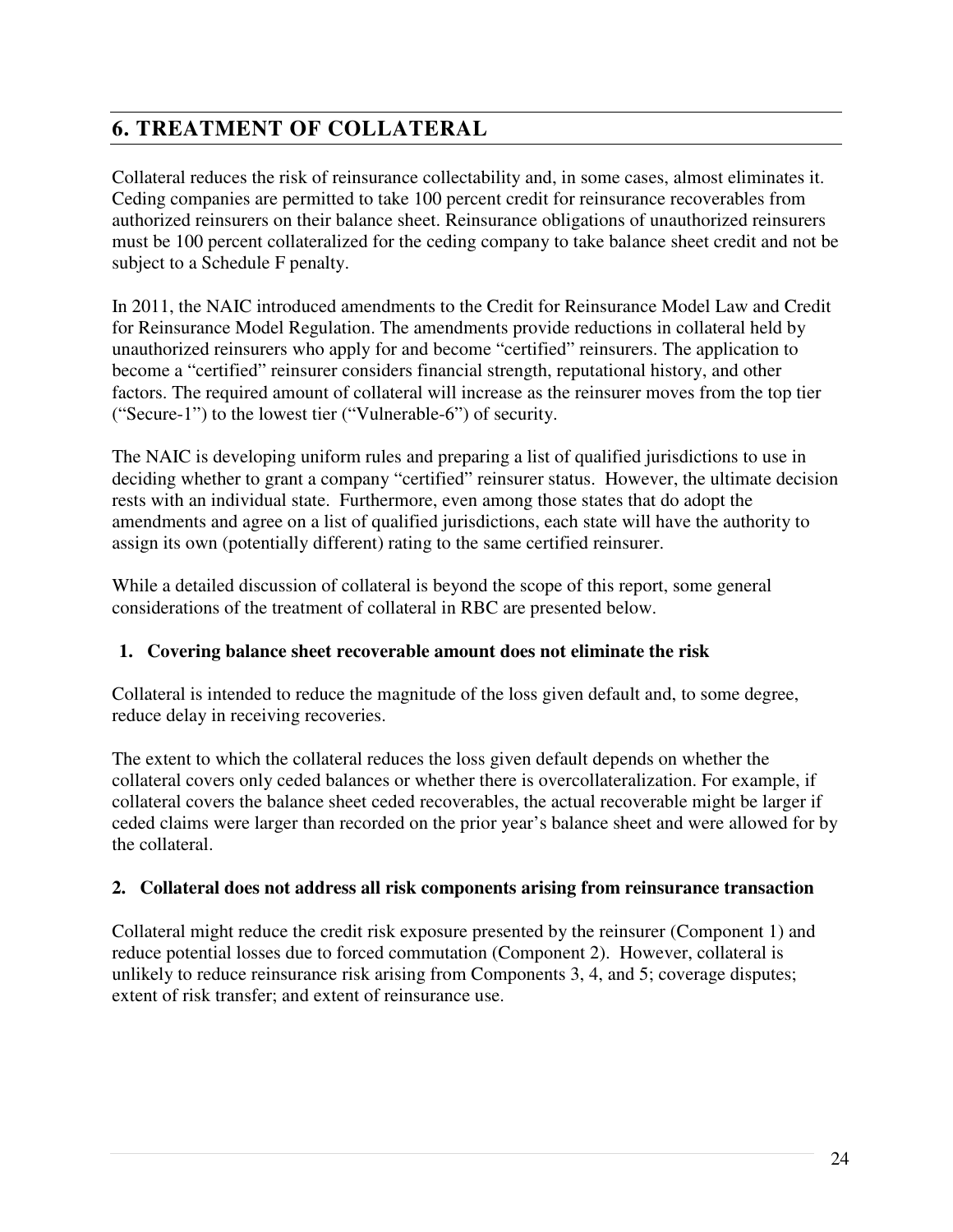#### **3. Credit or other collection risk associated with collateral and other loss mitigation strategies**

RBC needs to reflect the nature of risks associated with the collateral, e.g., type of collateral, financial condition of the entity maintaining custody of the collateral instrument (letter of credit or trust fund), etc.

### **4. Unauthorized Reinsurance**

Collateral for "unauthorized reinsurance" has historically served a number of purposes beyond the guarantee of payment in the event of default. The requirement for collateral reflects the uncertainties associated with the financial condition of companies beyond the scope of full regulatory scrutiny and the risk of delay in collections. Some of these uncertainties include the availability of financial statements for these reinsurers and whether these financial statements reasonably reflect the financial condition of the company. An additional consideration may be the presence of regulatory support to encourage the company to pay claims as due.

Prior to the 2011 NAIC amendments relating to reinsurance credit risk, ceding companies were only permitted to reflect credits to reinsurance recoverables from unauthorized reinsurers if the recoverables were 100 percent collateralized. The NAIC amendments now permit some ceding insurers to reflect credits to reinsurance recoverables from unauthorized reinsurers even if the recoverables are not 100 percent collateralized.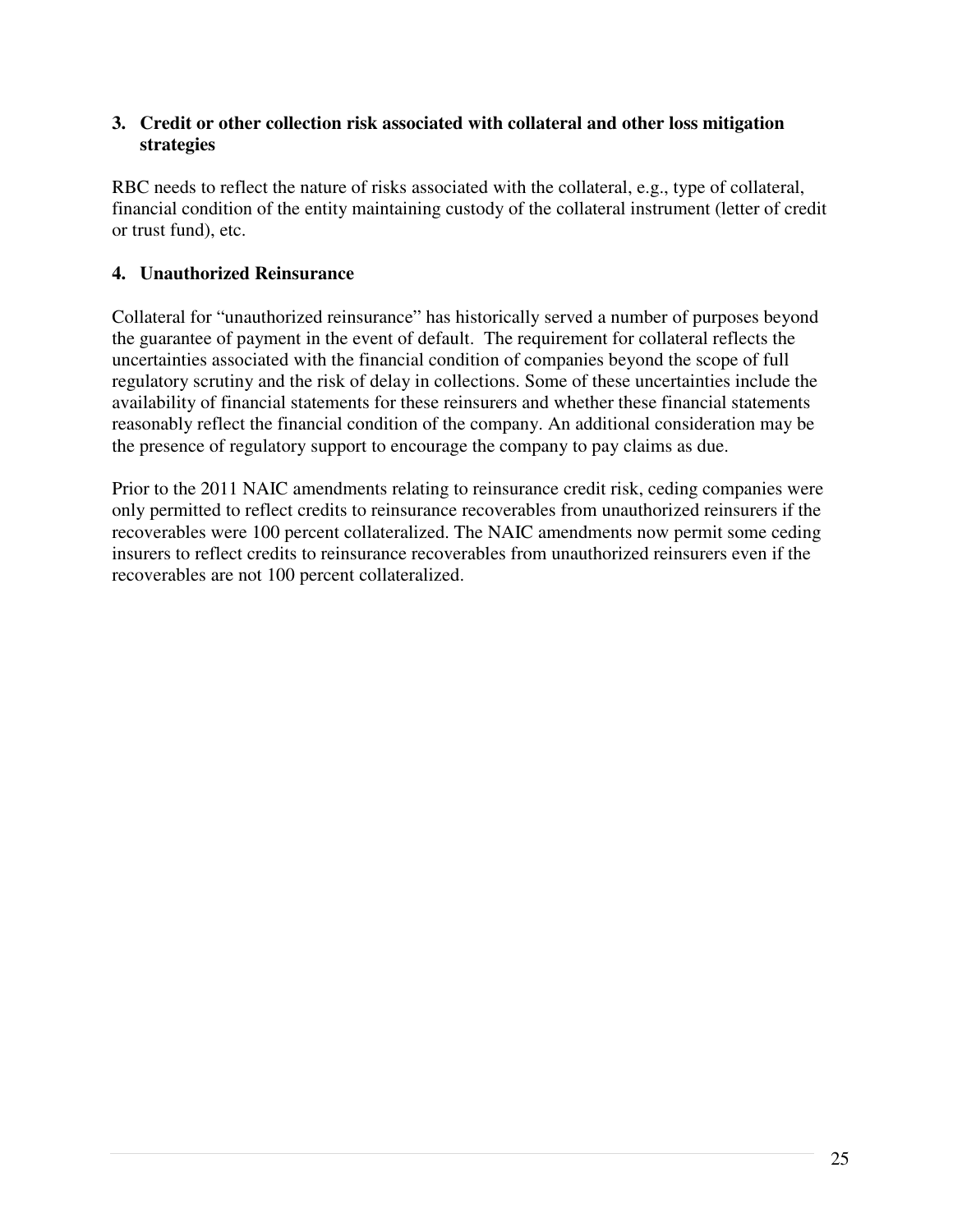#### **Appendix 1**

#### **Issues Considered at the Time of RBC Adoption in 1994**

- 1. *Reinsurer Default:*<sup>24</sup> Reinsurance defaults contributed to several major insurance company insolvencies in the mid-1980s. The most commonly cited insolvency at the time was Mission Insurance Company, which was an example of classic reinsurance credit risk.
- 2. *Ceding Company Reserve Adequacy:* Underestimation of ceded reserves or random fluctuation can each cause ceded balances to be lower than actual ceded amounts. To reflect this risk, the charge applied to the ceded balances was set at a higher (more conservative) level than might have been the case if the charge reflected only the reinsurer default risk.
- 3. *Coverage Dispute Risk:* Reinsurer default risk deals with counterparties unable to meet their financial obligations. Another important component of counterparty risk is the risk of coverage disputes resolved in favor of the reinsurer. Adjudication of the contract terms may result in the ceding company only recovering a portion of what is expected. To reflect this contingency, the charge applied to ceded balances was set at a higher level than might have been selected if the charge reflected only the reinsurer default risk.
- 4. *Risk Transfer:* Many reinsurance contracts do not contain full risk transfer. Some policies, with aggregate limits or loss ratio caps, result in additional premiums due to the reinsurer when there are significant losses. These limits on risk transfer are not fully reflected in the risk charges for net premium or net reserves. To reflect this contingency, the charge applied to ceded balances was set at a higher level than might have been selected if the charge reflected only the reinsurer default risk.
	- a. *Affiliates:* There were allegations that some financially troubled companies used questionable reinsurance transactions with affiliated companies to hide their financial problems.
	- *b. Incentives Ceding Company Use of Reinsurance:* While overuse of reinsurance was perceived as a risk at the time of the RBC formula's introduction, another goal of the RBC formula was not to create inappropriate incentives or disincentives for using reinsurance.

 $\overline{\phantom{a}}$ 

<sup>&</sup>lt;sup>24</sup> Sholom Feldblum, *NAIC Property/Casualty Insurance Company Risk-Based Capital Requirements*, Proceedings of the Casualty Actuarial Society, 1996, LXXXIII, pp. 297-435, available at www.casact.org/pubs/proceed/proceed96/96297.pdf.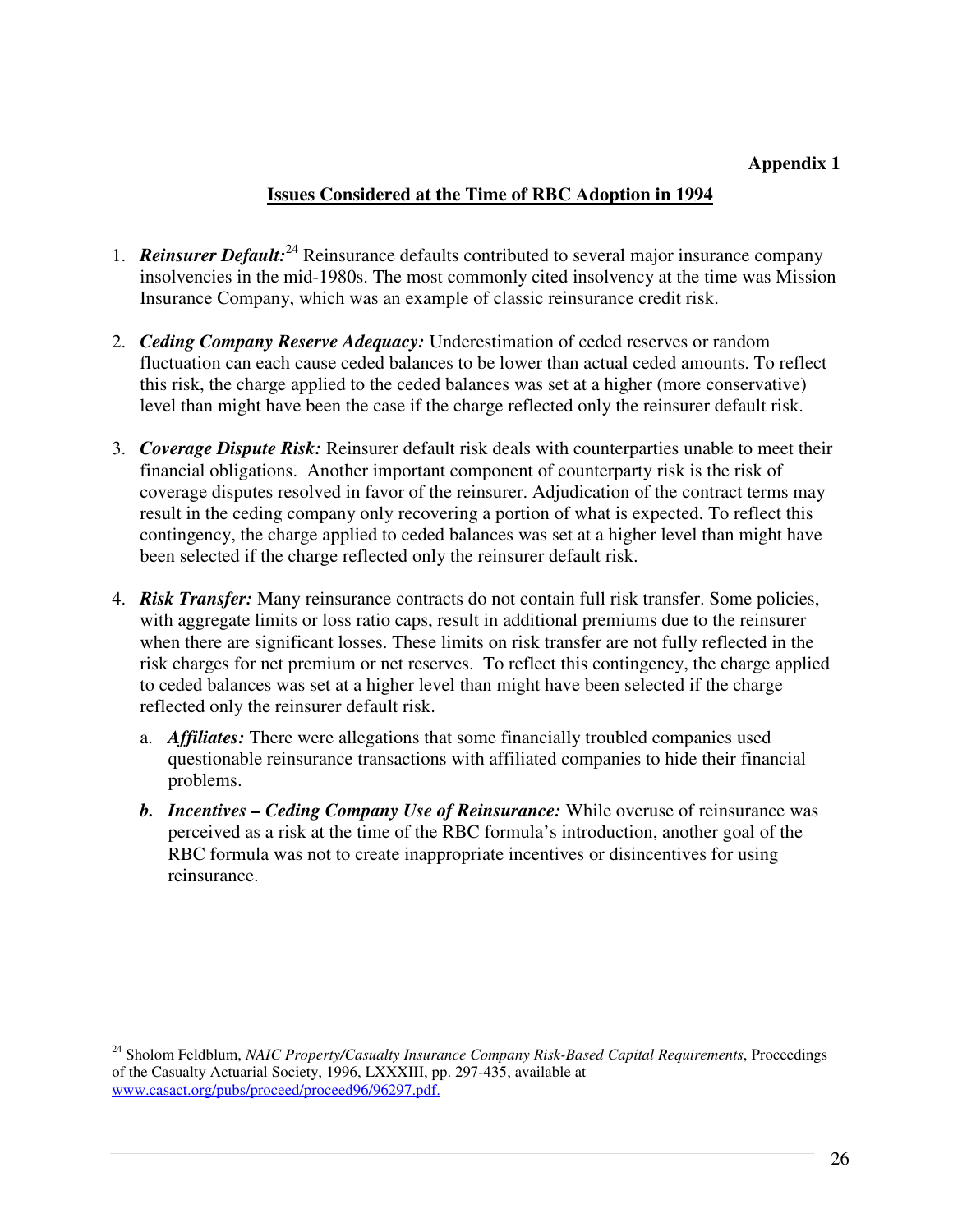#### **Reinsurance Credit Risk Charge Effect on Total RBC**

Tables 1, 2, and 3 below show the extent to which the reinsurance credit risk charge affects the total RBC charge. These tables are based on  $2010$  data.<sup>25</sup>

Table 1 shows reinsurance credit risk as a percentage of the total of  $R_0$  to  $R_5$ , before covariance adjustments. For all companies combined, the reinsurance credit risk is less than 7 percent of the total RBC charge. However, this proportion varies by size of company. For the smallest 20 percent of companies (by asset size), the reinsurance credit risk constitutes over 25 percent of the RBC charge. For the largest 20 percent of companies, it is only 6 percent of the total RBC charge.

| Remsurance Crean Risk as Fercentage of Total RDC              |                       |             |  |  |  |  |  |
|---------------------------------------------------------------|-----------------------|-------------|--|--|--|--|--|
| A                                                             | B                     | C           |  |  |  |  |  |
| <b>Asset Size</b>                                             | <b>Average Direct</b> | Reinsurance |  |  |  |  |  |
| Percentile                                                    | Premium (\$ millions) | Credit*     |  |  |  |  |  |
| $0 - 20%$                                                     | 12                    | 26%         |  |  |  |  |  |
| 20-40%                                                        | 31                    | 13%         |  |  |  |  |  |
| 40-60%                                                        | 64                    | 17%         |  |  |  |  |  |
| 60-80%                                                        | 157                   | 17%         |  |  |  |  |  |
| 80-100%                                                       | 640                   | $6\%$       |  |  |  |  |  |
| <b>Grand Total</b>                                            |                       | 7%          |  |  |  |  |  |
|                                                               |                       |             |  |  |  |  |  |
| * 100 percent of reinsurance credit risk before allocation to |                       |             |  |  |  |  |  |
| reserve risk                                                  |                       |             |  |  |  |  |  |
| Ratio to Company Action Level RBC before covariance           |                       |             |  |  |  |  |  |
| adjustment                                                    |                       |             |  |  |  |  |  |

**Table 1 Reinsurance Credit Risk as Percentage of Total RBC** 

Table 2 below shows the extent to which the 10 percent reinsurance credit risk charge affects the total RBC charge after the reinsurance credit risk is allocated to reserve risk and after covariance adjustments are applied across all risks. The table shows that across all companies, the total RBC charge would be 5 percent smaller if the reinsurance credit risk charge were eliminated (set equal to zero), and it would be increased 6 percent if the RBC charge were doubled (set equal to 20 percent). The changes to the reinsurance credit risk charge are more important to smaller companies than larger companies, deceasing total RBC by 21 percent if eliminated and increasing RBC by 25 percent if doubled. For some companies, where the reinsurance credit risk charge is relatively large in comparison with other capital charges, the effect is greater than the average.

 $\overline{\phantom{a}}$ 

<sup>&</sup>lt;sup>25</sup> Provided by CAS RBC Working Parties from ongoing research work.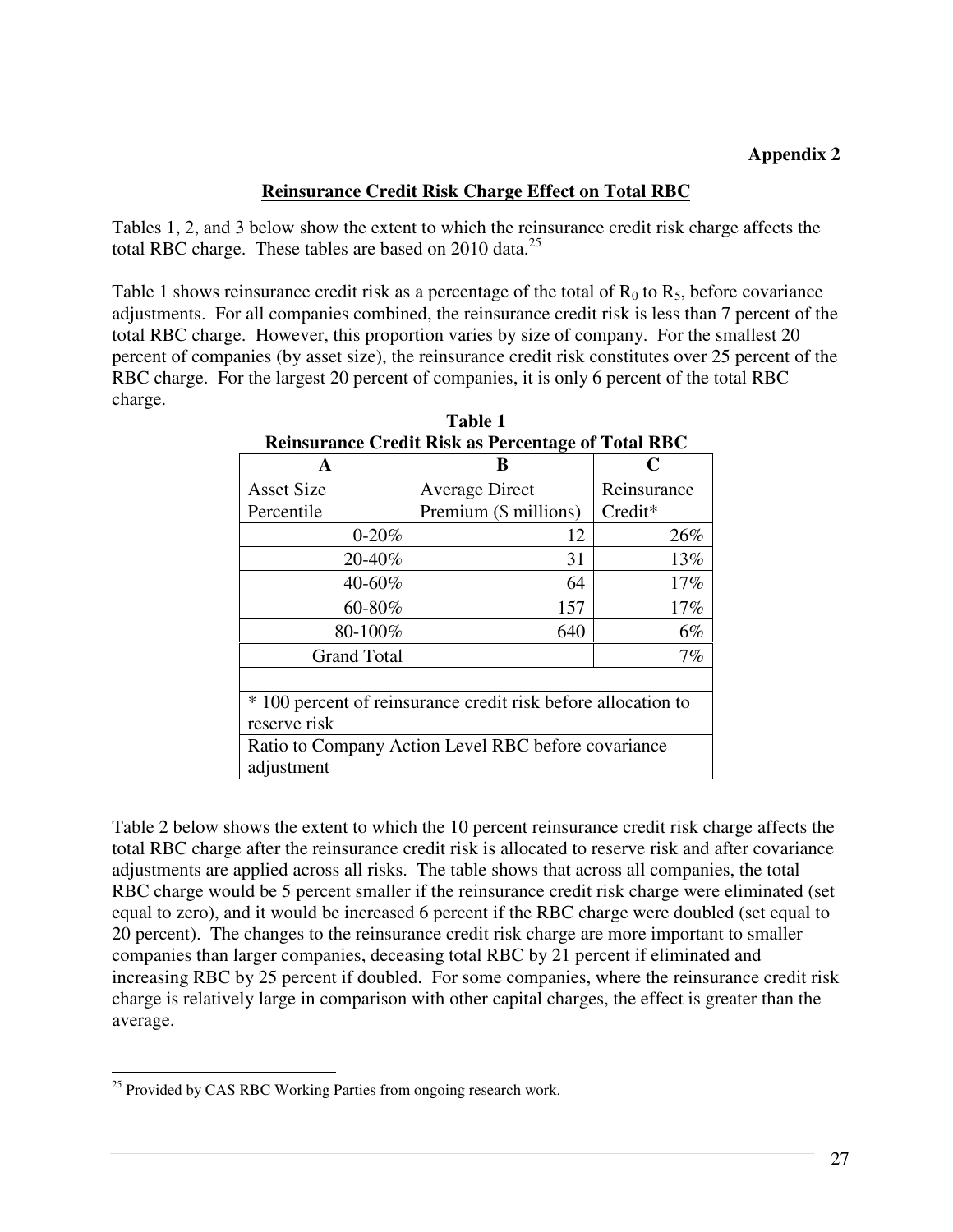| A                 | B                   |  | C                  | D          |  | E           | F          |  |  |  |
|-------------------|---------------------|--|--------------------|------------|--|-------------|------------|--|--|--|
|                   |                     |  |                    |            |  | With 20     |            |  |  |  |
|                   |                     |  |                    |            |  | Percent     |            |  |  |  |
|                   | <b>With Current</b> |  | With 0 Percent     |            |  | Credit      |            |  |  |  |
| <b>Asset Size</b> | <b>Credit Risk</b>  |  | <b>Credit Risk</b> | Percentage |  | <b>Risk</b> | Percentage |  |  |  |
| Percentile        | Charge              |  | Charge             | <b>Chg</b> |  | Charge      | <b>Chg</b> |  |  |  |
| $0 - 20%$         | 301                 |  | 236                | $-21\%$    |  | 375         | 25%        |  |  |  |
| 20-40%            | 1,150               |  | 1,027              | $-11\%$    |  | 1,298       | 13%        |  |  |  |
| 40-60%            | 2,624               |  | 2,211              | $-16\%$    |  | 3,129       | 19%        |  |  |  |
| 60-80%            | 9,159               |  | 7,945              | $-13%$     |  | 10,673      | 17%        |  |  |  |
| 80-100%           | 194,791             |  | 186,177            | $-4\%$     |  | 205,165     | $5\%$      |  |  |  |
| Grand             | 208,024             |  | 201,372            | $-5\%$     |  | 224,662     | $6\%$      |  |  |  |
| Total             |                     |  |                    |            |  |             |            |  |  |  |
|                   |                     |  |                    |            |  |             |            |  |  |  |
| 0%-80%            | 13,233              |  | 11,418             | $-14%$     |  | 15,474      | $17\%$     |  |  |  |
| Sub Total         |                     |  |                    |            |  |             |            |  |  |  |

**Table 2 Total RBC Charge after Covariance with Alternative Reinsurance Credit Risk Charges (Total RBC in millions)** 

2,529 companies.

|                            | Average Size Characteristics by Asset Size Band |            |         |                  |                |  |  |  |  |
|----------------------------|-------------------------------------------------|------------|---------|------------------|----------------|--|--|--|--|
| <b>Average Size (000s)</b> |                                                 |            |         |                  |                |  |  |  |  |
| A                          | B                                               | C          | I)      | E                | F              |  |  |  |  |
| Asset                      |                                                 |            |         |                  |                |  |  |  |  |
| <b>Size</b>                |                                                 | <b>Net</b> |         |                  |                |  |  |  |  |
| Percentile                 | <b>RBC</b>                                      | WP         | Dir WP  | <b>Adm</b> asset | <b>Surplus</b> |  |  |  |  |
| $0 - 20%$                  | 665                                             | 1,178      | 11,832  | 4,380            | 3,510          |  |  |  |  |
| 20-40%                     | 2,277                                           | 4,613      | 31,338  | 15,567           | 11,719         |  |  |  |  |
| 40-60%                     | 4,978                                           | 13,482     | 64,229  | 42,621           | 26,991         |  |  |  |  |
| 60-80%                     | 17,217                                          | 53,205     | 156,484 | 142,940          | 77,274         |  |  |  |  |
| 80-100%                    | 379,709                                         | 739,825    | 639,748 | 2,487,288        | 1,210,791      |  |  |  |  |
| All                        | 81,695                                          | 161,065    | 180,717 | 533,664          | 263,676        |  |  |  |  |

**Table 3 Average Size Characteristics by Asset Size Band**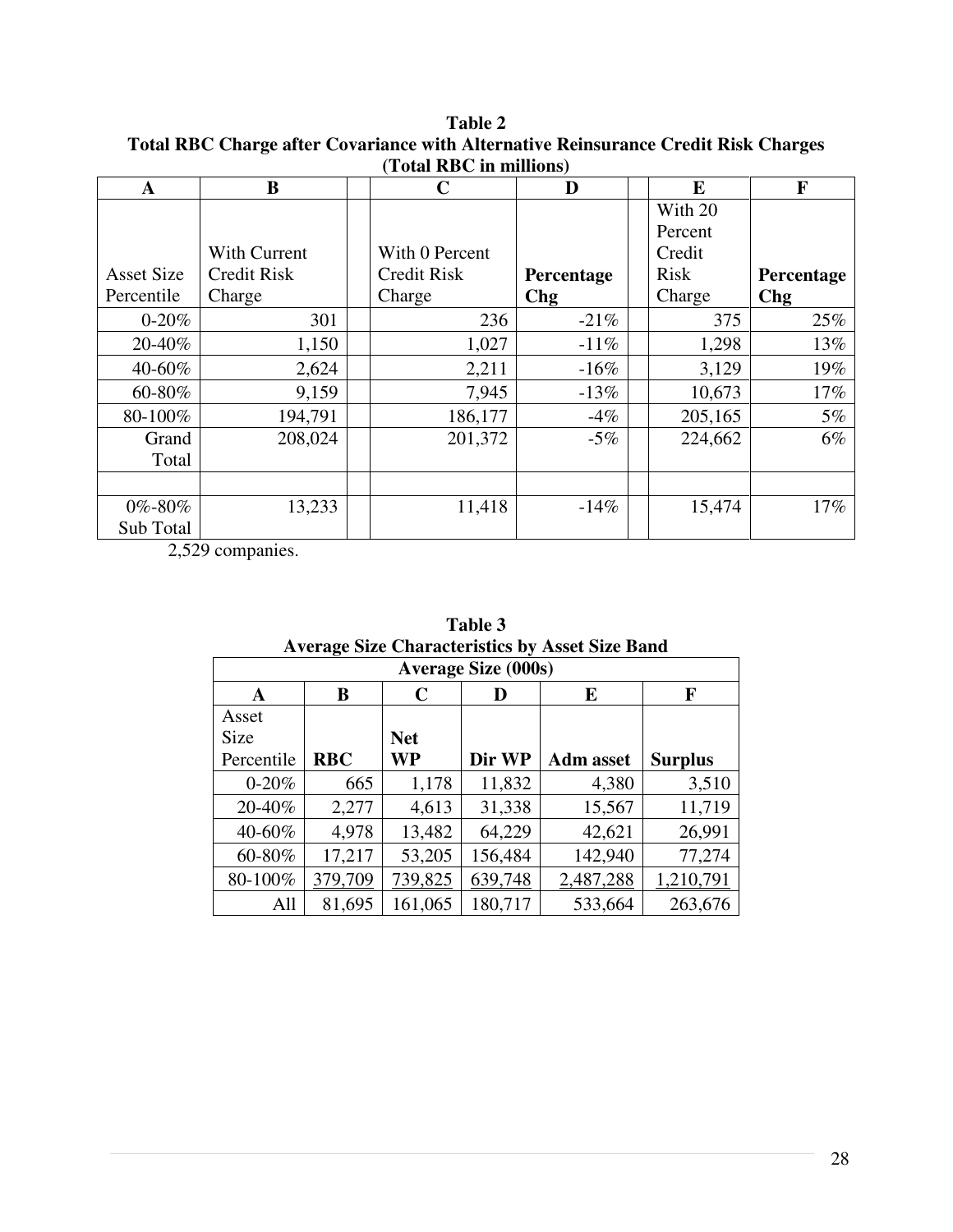#### **Appendix 3**

#### **Reinsurance Usage and Probability of Impairment**

The following analysis is based on the CAS RBC Research Working Parties, Report 4, *Review of Historical Insurance Company Impairments (1996 – 2010), Fall 2012 CAS E-Forum,*<sup>26</sup> particularly from Section 2.5, Reinsurance Usage.

#### \*\*\*\*\*\*\*\*\*\*\*\*\*\*\*\*\*\*\*\*\*\*\*\*\*\*\*\*\*\*\*\*\*\*\*\*\*\*\*\*\*\*\*\*\*\*\*\*\*\*\*\*\*\*\*\*\*\*\*\*\*\*\*\*\*\*

The study compared the observed impairment rates of companies based on the following risk characteristics: size, concentration by line, concentration by state, regional focus, and reinsurance usage.<sup>27</sup> The study covered 15 years (1996-2010) of impairments, a period over which the authors could match impaired companies to Annual Statement data that provided risk characteristics for impaired and non-impaired companies. Risk characteristics, e.g., size, were assessed on a group basis rather than an individual company basis. The observed number of impairments during that period was 416, which is 11 percent of the 3,684 legal entities considered, or 0.7 percent per year. The actual impairment rate might be higher, as the sources may not have identified all impaired companies, but that would not necessarily affect the findings of this study (page 10).

The Reinsurance Usage analysis showed the following:

l

- 1. Relative risk of company impairment increased as the group percentage of ceded premium<sup>28</sup> increased from 25 percent to 50 percent and thereafter (Table 7 page 10, reproduced at the end of this Appendix).
	- a. The 2,620 companies of total 3,269 in the data set had a ceded reinsurance percentage of 25 percent or less.
	- b. The 630 companies with group ceded reinsurance of 25 percent to 50 percent had twice the probability of impairment risk of companies with 0 percent to 25 percent group ceded reinsurance.

<sup>&</sup>lt;sup>26</sup> Marchena, Eduardo, Allan Kaufman and Ji Yao, A Review of Historical Insurance Company Impairments, Report 4 of the CAS Risk Based Capital (RBC) Research Working Parties Issued by the RBC Dependencies and Calibration Working Party (DCWP), Casualty Actuarial Society E-Forum, Fall 2012-Volume 2, http://www.casact.org/pubs/forum/12fforumpt2/RBC-DCWPRpt4.pdf.

 $\frac{100 \times 100 \times 100 \times 100 \times 100 \times 100 \times 100 \times 100 \times 100 \times 100}{27}$  In this report, the majority of impaired companies are those identified in A.M. Best's 1969-2010 P/C Impairment Review – Appendix B. Some additional companies not found in A.M. Best's report are included in the Report based on a review of National Conference of Insurance Guaranty Funds data and a list of inactive companies provided by the NAIC (footnote 1, page 1).

 $^{28}$  Reinsurance usage is placed in four categories: 0-25 percent, 25-50 percent, 50-75 percent, and 75-100 percent, based on percentage ceded by group using the Underwriting and Investment Exhibit, Part 1B – Premiums Written, columns 1, 3 and 5. The all-lines written premiums for 15 years (1996-2010) are totaled by group. The ratio of a group's ceded written premium to its gross written premium is then calculated. This percentage specifies the ceded percentage category to which all companies in a group are assigned. This method excludes reinsurance with affiliates (page 10).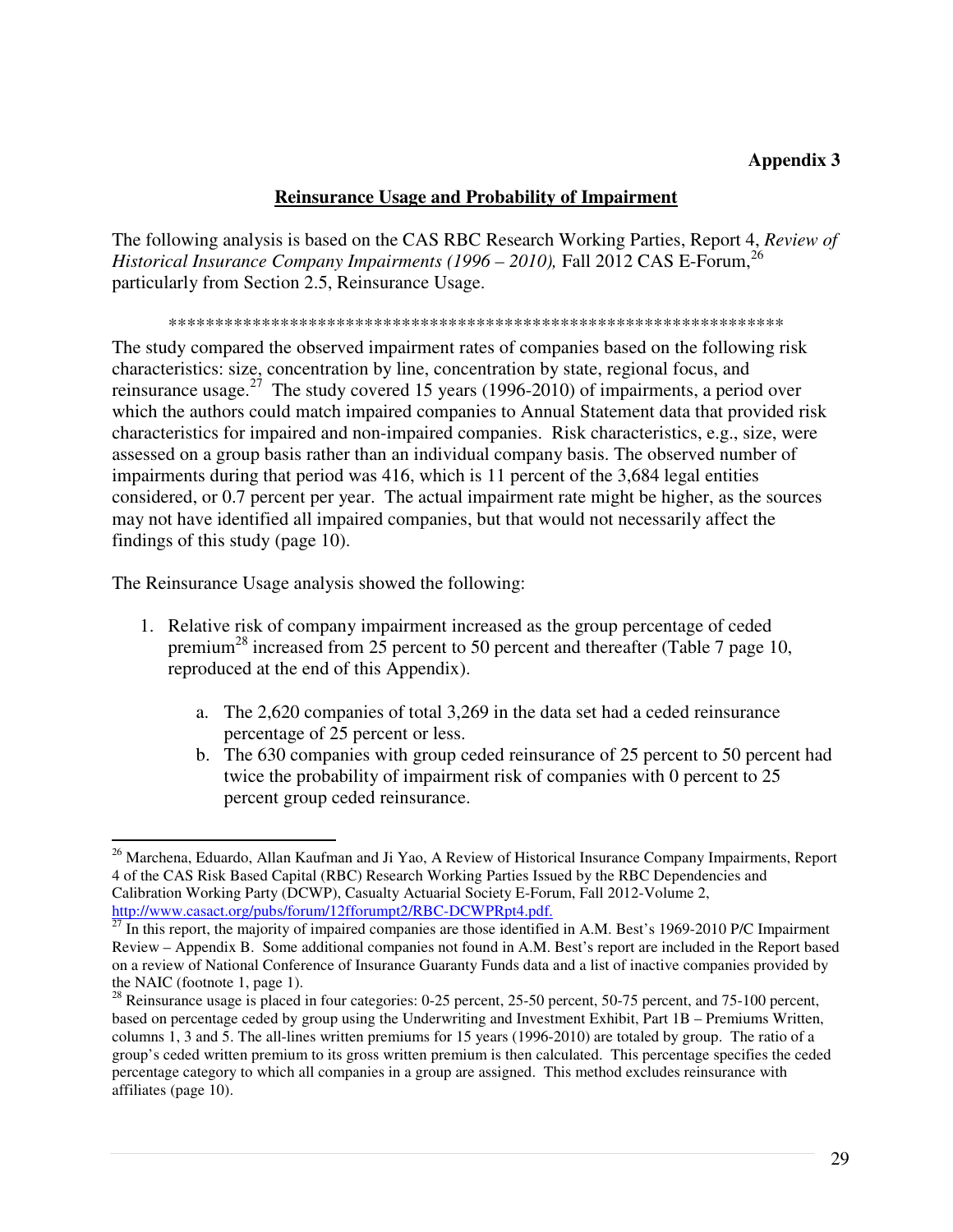- c. The  $338^{29}$  companies with group ceded reinsurance of over 50 percent had nearly three times the probability of impairment risk of companies with 0 percent to 25 percent group ceded reinsurance.
- 2. The relationship between impairment rate and reinsurance usage varied by company size. Measuring size based on direct earned premium, $30$  the following pattern was observed (Table 9, page 11, reproduced at the end of this Appendix):
	- a. For companies in the smallest 20th percentile by group size, the relative impairment risk declined with increasing reinsurance usage; this was the opposite of the general pattern (table 9, page 10, reproduced at the end of this Appendix).
	- b. For companies in the mid-sized (20th percentile to 80th percentile by group size) and largest (80th percentile to 100th percentile) groups, the impairment risk increased with increasing utilization, consistent with the general pattern.
	- c. The upward pattern was stronger for the largest companies than it was for midsized companies.
- 3. Some important caveats to the study are:

Interaction of actual capital and impairment rate<sup>31</sup>

- a. Companies with the 0-25 percent ceded reissuance reinsurance had higher capital (measured as a ratio to RBC) than companies with ceded reinsurance 25 percent and over (Table 7, page 10).
- b. The smallest 20 percent of companies had higher capital (measured as ratio of capital to RBC over the 15-year experience period) than the larger companies (Table 4 page 7, not reproduced in this Appendix).

#### Credibility

c. The number of companies in some data cells was relatively small, potentially affecting the statistical significance of some of the results (Tables 10 and 11, pages 12 and 13, reproduced at the end of this Appendix).

Interacting Factors

- d. There are a number of interacting factors, including: size, reinsurance usage, relative capital levels, and lines of business (discussed on page 6, illustrated in Table 5, page 8, not reproduced in this Appendix).
- e. The CAS working parties have a work stream using multivariate analysis techniques to further evaluate the phenomena, to address the question of credibility and interacting factors, which are described in points (c) and (d) above.

l <sup>29</sup> Table 7 shows 229 companies with 50-75 percent ceded premium and 99 companies with 75-100 percent ceded premium. 338 is the total of 229 plus 99.

 $30$  15-year average direct earned premium for the company (solo company) or group (if part of an NAIC group).

 $31$  Higher levels of capital should have the effect of reducing impairment rates for smaller companies from what they would have been if capital levels for smaller companies were at the same level as for larger companies (page 11).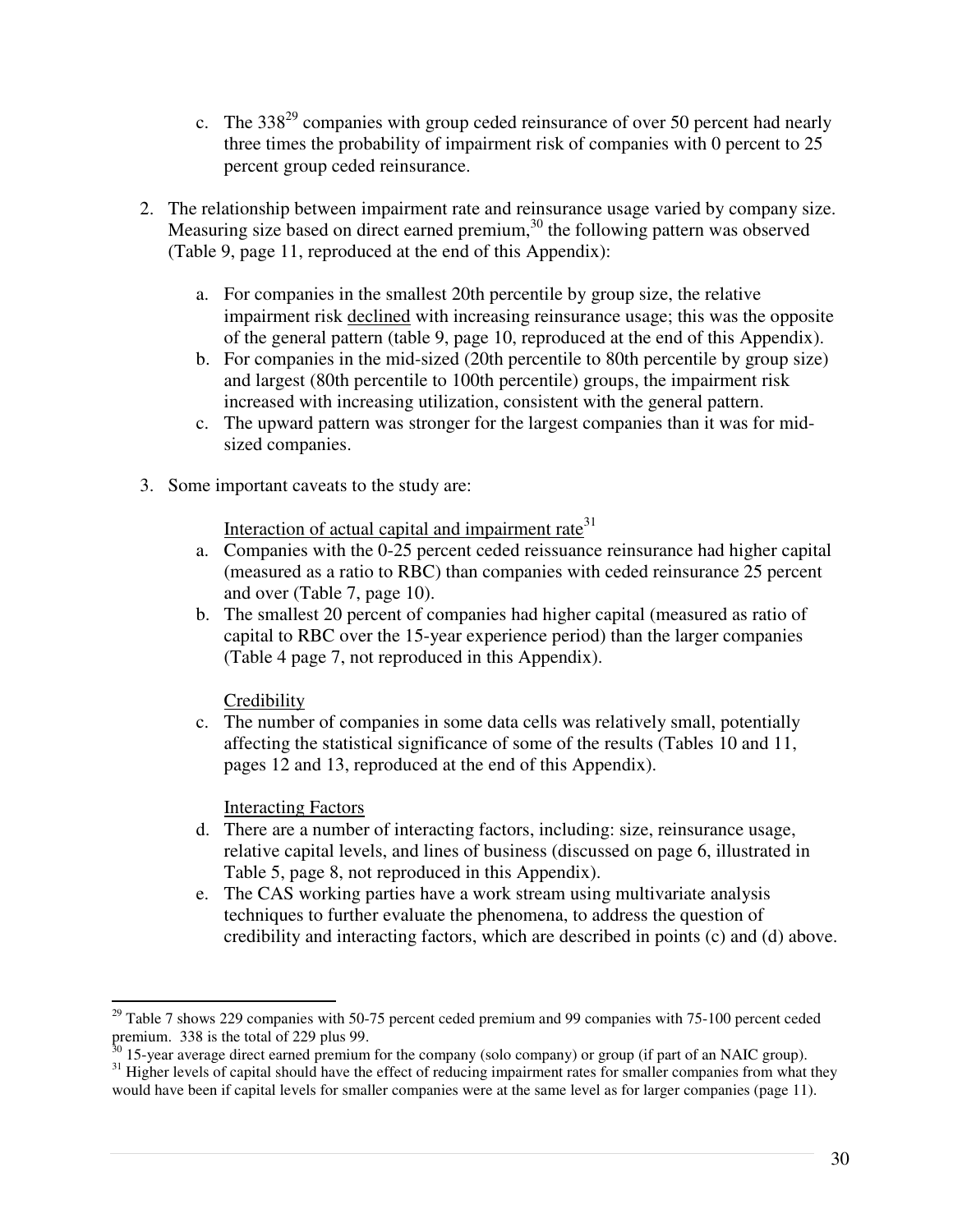The key reinsurance usage tables from Report 4 are shown below (table numbers follow the numbering used in Report 4):

|                              | $\frac{1}{2}$ - $\frac{1}{2}$ - $\frac{1}{2}$ - $\frac{1}{2}$ $\frac{1}{2}$ $\frac{1}{2}$ $\frac{1}{2}$ $\frac{1}{2}$ $\frac{1}{2}$ $\frac{1}{2}$ $\frac{1}{2}$ $\frac{1}{2}$ $\frac{1}{2}$ $\frac{1}{2}$ $\frac{1}{2}$ $\frac{1}{2}$ $\frac{1}{2}$ $\frac{1}{2}$ $\frac{1}{2}$ $\frac{1}{2}$ $\frac{1}{2}$ $\frac{1$<br>Written Premium - % Ceded to Gross Categories |                   |              |                             |                    |                   |                                     |  |  |  |
|------------------------------|------------------------------------------------------------------------------------------------------------------------------------------------------------------------------------------------------------------------------------------------------------------------------------------------------------------------------------------------------------------------|-------------------|--------------|-----------------------------|--------------------|-------------------|-------------------------------------|--|--|--|
| $WP - \%$<br><b>Ceded to</b> | <b>Impaired</b>                                                                                                                                                                                                                                                                                                                                                        | <b>Unimpaired</b> |              | <b>Median</b><br><b>RBC</b> | <b>Mortality</b>   | <b>Relativity</b> | 2010<br><b>Median</b><br><b>RBC</b> |  |  |  |
| <b>Gross</b>                 | <b>Companies</b>                                                                                                                                                                                                                                                                                                                                                       | <b>Companies</b>  | <b>Total</b> | Ratio <sup>32</sup>         | Rate <sup>33</sup> | to Total          | <b>Ratio</b>                        |  |  |  |
| $0 - 25\%$                   | 226                                                                                                                                                                                                                                                                                                                                                                    | 2,394             | 2,620        | 9.4                         | 0.086              | 0.76              | 11.3                                |  |  |  |
| 25-50%                       | 105                                                                                                                                                                                                                                                                                                                                                                    | 525               | 630          | 7.7                         | 0.167              | 1.47              | 8.0                                 |  |  |  |
| 50-75%                       | 54                                                                                                                                                                                                                                                                                                                                                                     | 175               | 229          | 7.2                         | 0.236              | 2.07              | 7.5                                 |  |  |  |
| 75-100%                      | 22                                                                                                                                                                                                                                                                                                                                                                     | 77                | 99           | 7.6                         | 0.222              | 1.95              | 6.1                                 |  |  |  |
| <b>Subtotal</b>              | 407                                                                                                                                                                                                                                                                                                                                                                    | 3,171             | 3,578        | 8.9                         | 0.114              | 1.00              | 10.4                                |  |  |  |
| No Data                      | 8                                                                                                                                                                                                                                                                                                                                                                      | 98                | 106          | 15.5                        |                    |                   | 14.1                                |  |  |  |
| <b>Total</b>                 | 415                                                                                                                                                                                                                                                                                                                                                                    | 3,269             | 3,684        | 9.0                         | 0.113              |                   | 10.4                                |  |  |  |

**Report 4 - Section 2.5 - Table 7 - page 10** 

Relativity to Total – bold for below average; italic for above average

| Report 4 - Section 2.5 - Table 8 – page 11 |
|--------------------------------------------|
|                                            |

|             |         | <b>Mortality Rates</b>       |             |            |              |  |  |  |  |
|-------------|---------|------------------------------|-------------|------------|--------------|--|--|--|--|
| by Group    |         | by Group Ceded Re % Category |             |            |              |  |  |  |  |
| Premium     |         |                              |             |            |              |  |  |  |  |
| Percentile  |         |                              |             |            |              |  |  |  |  |
| Group       | 75-100% | 50-75%                       | $25 - 50\%$ | $0 - 25\%$ | <b>Total</b> |  |  |  |  |
| $0 - 20%$   | 0.069   | 0.068                        | 0.119       | 0.127      | 0.113        |  |  |  |  |
| $20 - 80\%$ | 0.283   | 0.350                        | 0.189       | 0.155      | 0.187        |  |  |  |  |
| 80-100%     | 0.333   | 0.149                        | 0.151       | 0.048      | 0.067        |  |  |  |  |
| Total       | 0.226   | 0.237                        | 0.167       | 0.085      | 0.113        |  |  |  |  |

| Report 4 - Section 2.5 - Table 9 – page 11 |  |  |  |  |
|--------------------------------------------|--|--|--|--|
|--------------------------------------------|--|--|--|--|

|                  | <b>Mortality Rate Relativities</b><br>by Group Ceded Re % Category |        |             |            |                  |  |  |  |  |
|------------------|--------------------------------------------------------------------|--------|-------------|------------|------------------|--|--|--|--|
| by Group Premium |                                                                    |        |             |            |                  |  |  |  |  |
| Percentile Group | 75-100%                                                            | 50-75% | $25 - 50\%$ | $0 - 25\%$ | <b>Total</b>     |  |  |  |  |
| $0 - 20%$        | 0.61                                                               | 0.60   | 1.05        | 1.12       | 1.00             |  |  |  |  |
| $20 - 80\%$      | 2.50                                                               | 3.09   | 1.67        | 1.37       | 1.65             |  |  |  |  |
| 80-100%          | 2.94                                                               | 1.32   | 1.33        | 0.42       | 0.59             |  |  |  |  |
| Total            | 1.99                                                               | 2.09   | 1.47        | 0.75       | 1.0 <sup>c</sup> |  |  |  |  |

Relativities – bold for below average; italic for above average

l

 $32$  RBC Ratio is total adjusted capital divided by Authorized Control Level RBC, as defined in the Annual Statement (page 5, footnote 10).

 $3\overline{3}$  Mortality rate is the ratio of the number of impaired companies to the total number of companies by category (page 5).